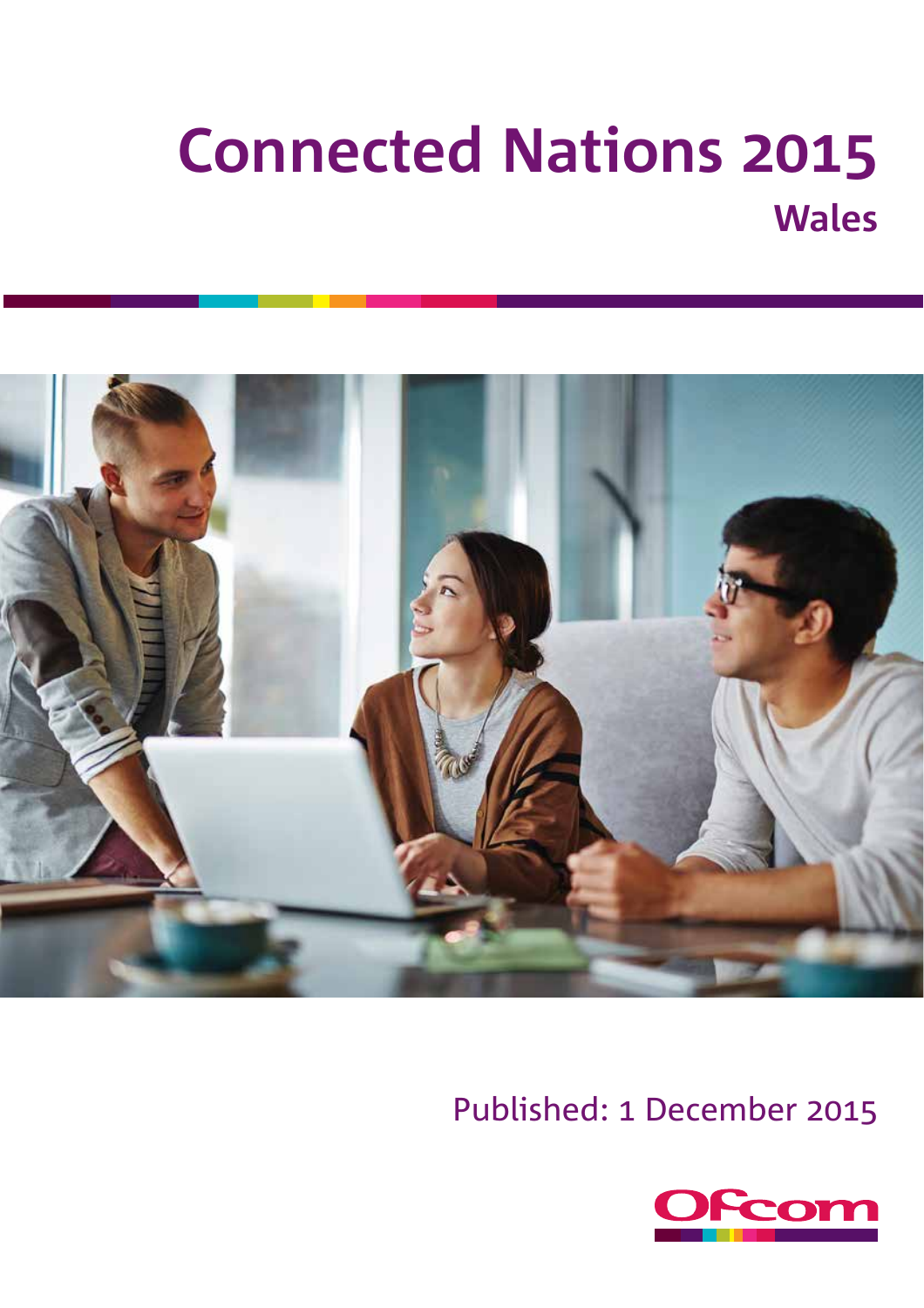## **Contents**

| Section       |                                   | Page |
|---------------|-----------------------------------|------|
|               | Connected Nations - Across the UK |      |
| $\mathcal{P}$ | Fixed broadband in Wales          |      |
| 3             | Mobile services in Wales          |      |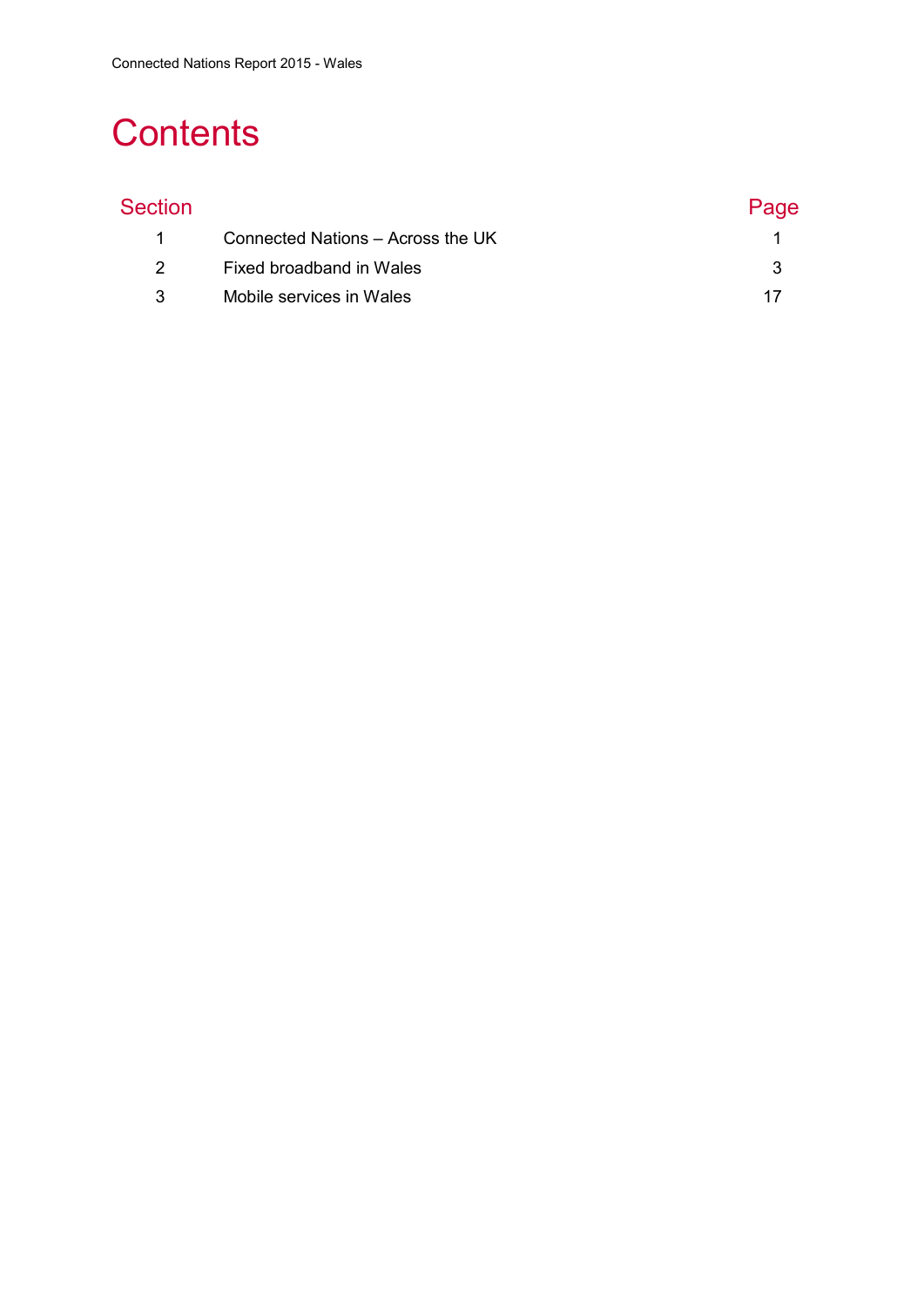#### **Section 1**

## <span id="page-2-0"></span>1 Connected Nations – Across the UK

### **Introduction**

- 1.1 Under section 134A of the Communications Act 2003 ('the Act') Ofcom is required to submit a report to the Secretary of State every three years, describing the state of the electronic communications networks and services in the UK.
- 1.2 Full reports were published in 2011 and 2014 and this year we are publishing an update – The Connected Nations Report - focussing on those areas seeing the most rapid change, including the coverage of fixed, mobile and broadcast networks and the capacity of fixed and mobile broadband networks.
- 1.3 For the first time, we are also publishing individual reports for each of the constituent nations of the UK where availability of communications services varies and where devolved administrations play a leading role in public interventions.
- 1.4 The key developments across the nations are:
	- 1.4.1 Wales and Scotland have seen significant increases in next generation access and superfast broadband availability. This increase has benefitted rural areas in particular. Northern Ireland has not seen such substantial increases but this reflects the early intervention that took place which realised increases in previous years;
	- 1.4.2 Households in Wales with access to superfast services have not taken up superfast packages as readily as the rest of the UK and along with Northern Ireland use less data than the UK average;
	- 1.4.3 The difference between broadband speeds that are available in urban and rural areas has remained unchanged, largely due to the focus of intervention programmes in rural areas. The gap will ultimately increase as urban areas progress towards ultrafast speeds; and
	- 1.4.4 Whilst the availability of 2G voice services has remained static, there have been modest increases in the availability of 3G voice and data and 4G services have begun to roll out in urban areas.
- 1.5 Access to high quality fixed and mobile internet services is vital to our increasingly online social and economic lives. In the last year, all nations across the UK have seen some increase in the coverage of these services. However, there are many areas of the UK where fast broadband services remain unavailable and where mobile coverage is poor.
- 1.6 It remains the case that the individual nations of Scotland, Wales and Northern Ireland as well as rural England see lower availability of communications services than the UK as a whole. The comparative lack of disruptive market forces and competition mean that the usual channels to create increased coverage in many of the more remote areas of the UK are absent and partly publicly funded intervention programmes have been used to help reach these areas.
- 1.7 Fixed broadband and 4G services have seen the largest increases in the number of premises now able to access services. In the case of 4G this has been as a result of commercial rollout. For fixed broadband, this has been a result of a blend of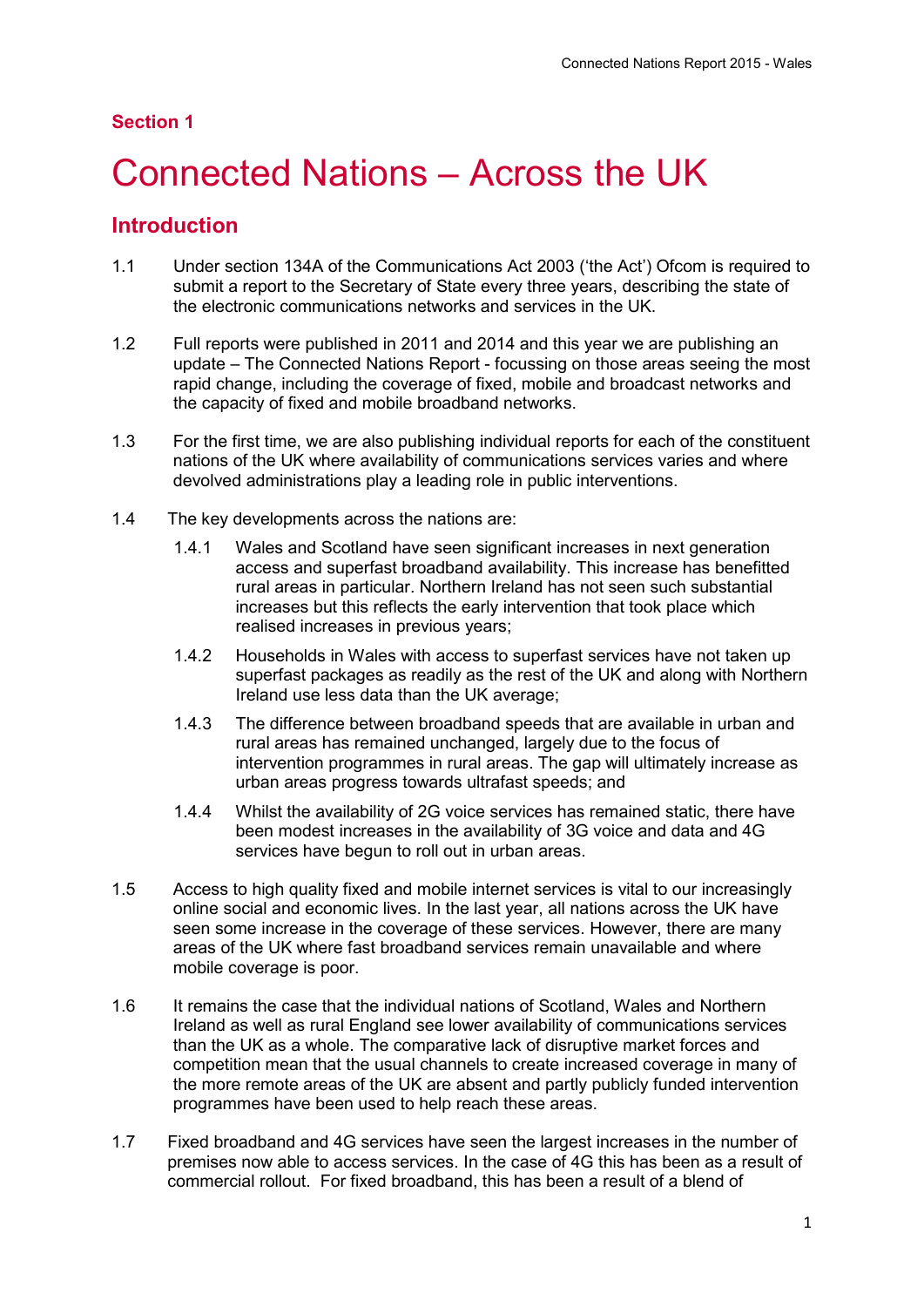commercial and publicly supported rollout of services under the joint BDUK $<sup>1</sup>$  $<sup>1</sup>$  $<sup>1</sup>$  and</sup> devolved government programmes in the nations.

1.8 The remainder of this Wales report then describes in more detail the state of fixed and mobile network coverage.

## **Summary of fixed and mobile coverage in the UK**

1.9 [Figure 1](#page-3-0) and [Figure](#page-3-1) 2 below offer an 'at a glance' picture of connectivity in the nations of the UK.

#### <span id="page-3-0"></span>**Figure 1: Coverage of Next Generation Access (NGA) and Superfast Broadband (SFBB) has increased between 2013 and 2015**

|                 | <b>2015 SFBB</b> | <b>2015 NGA</b> | <b>2014 SFBB</b> | <b>2014 NGA</b> | <b>2013 NGA</b> |
|-----------------|------------------|-----------------|------------------|-----------------|-----------------|
| <b>UK</b>       | 83%              | 90%             | 75%              | 78%             | 73%             |
| <b>England</b>  | 84%              | 90%             | 77%              | 80%             | 76%             |
| <b>Scotland</b> | 73%              | 85%             | 61%              | 63%             | 52%             |
| <b>Wales</b>    | 79%              | 87%             | 55%              | 58%             | 48%             |
| <b>NI</b>       | 77%              | 95%             | 77%              | 94%             | 96%             |

<span id="page-3-1"></span>*Source: Ofcom analysis of operator data*

#### **Figure 2: Coverage of 2G and 3G networks across the UK**

|                         | (voice) coverage is<br>available from all operators,<br>$\%$ | <b>Premises where outdoor 2G</b> | <b>Premises where outdoor 3G</b><br>(voice and data) coverage is<br>available from all operators, % |      |  |
|-------------------------|--------------------------------------------------------------|----------------------------------|-----------------------------------------------------------------------------------------------------|------|--|
|                         | 2015                                                         | 2014                             | 2015                                                                                                | 2014 |  |
| <b>UK</b>               | 97%                                                          | 97%                              | 88%                                                                                                 | 84%  |  |
| <b>England</b>          | 98%                                                          | 98%                              | 91%                                                                                                 | 87%  |  |
| <b>Northern Ireland</b> | 92%                                                          | 91%                              | 73%                                                                                                 | 63%  |  |
| <b>Scotland</b>         | 95%                                                          | 95%                              | 79%                                                                                                 | 75%  |  |
| <b>Wales</b>            | 90%                                                          | 90%                              | 67%                                                                                                 | 65%  |  |

*Source: Ofcom analysis of operator data*

1.10 Coverage of data services have increased modestly in Wales but basic voice service coverage remains unchanged

**.** 

<span id="page-3-2"></span> $1$  Broadband Delivery UK administers a number of programmes on behalf of the UK government intended to increase the coverage of fixed and mobile broadband.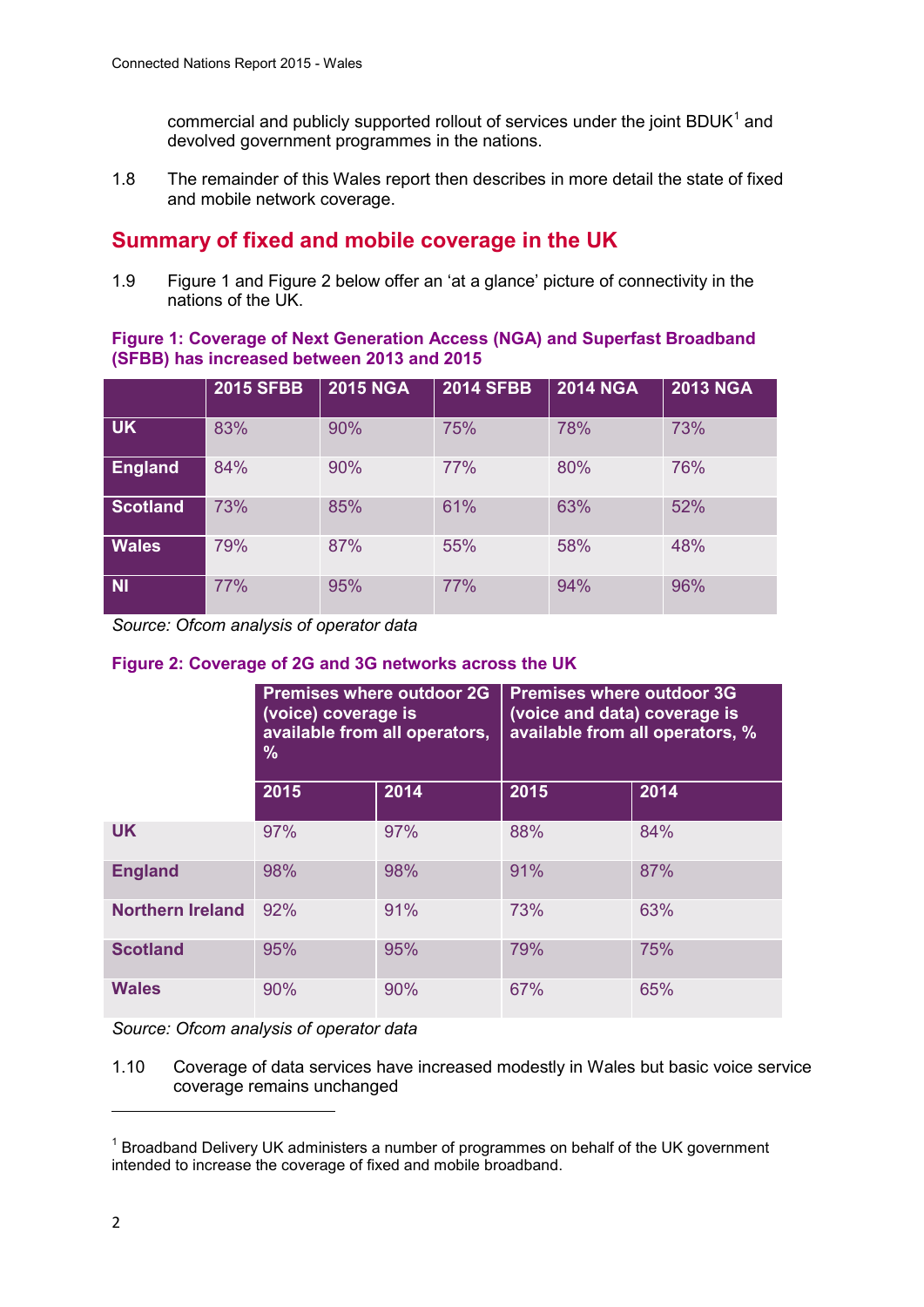## **Section 2**

## <span id="page-4-0"></span>**Fixed broadband in Wales**

## **Scorecard for 2015**

| <b>Fixed broadband networks</b>                                                                   | <b>Wales</b>                 | <b>UK</b>                         |
|---------------------------------------------------------------------------------------------------|------------------------------|-----------------------------------|
| <b>Coverage of broadband faster</b><br>than                                                       |                              |                                   |
| 2 Mbit/s (% of premises)<br>5 Mbit/s (% of premises)<br>$\bullet$<br>10 Mbit/s (% of<br>premises) | 98.2%<br>95.4%<br>88.9%      | 98.2%<br>96.2%<br>91.6%           |
| <b>Coverage of NGA (Next</b><br>Generation Access) (% of<br>premises)                             | 87%                          | 90%                               |
| <b>Superfast broadband coverage</b><br>(% of premises)                                            | 79%                          | 83%                               |
| <b>Superfast broadband coverage</b><br>in rural areas (% of premises)                             | 50%                          | 37%                               |
| Fixed broadband take-up (% of<br>residential premises)                                            | 77%                          | 78%                               |
| Broadband take-up (fixed and<br>mobile)                                                           | 78%                          | 80%                               |
| Superfast broadband take-up<br>(% of premises)                                                    | 24%                          | 33%                               |
| <b>Average broadband speed</b><br>(download)                                                      | 23 Mbit/s                    | 29.0 (23.4) Mbit/s                |
| Average broadband speed<br>(upload)                                                               | 3.1 Mbit/s                   | 3.5 Mbit/s                        |
| Average broadband download<br>speeds by settlement type                                           | <b>Urban: 25.7</b><br>Mbit/s | <b>Urban: 31.3(28)</b><br>Mbit/s  |
|                                                                                                   | Rural: 9.5Mbit/s             | <b>Rural: 11.6 (10)</b><br>Mbit/s |
| <b>Premises that could receive</b><br>less than 2Mbit/s                                           | 1.8%                         | 1.8%                              |
| Data use (Average monthly)                                                                        | 77.7GB                       | 82.3GB                            |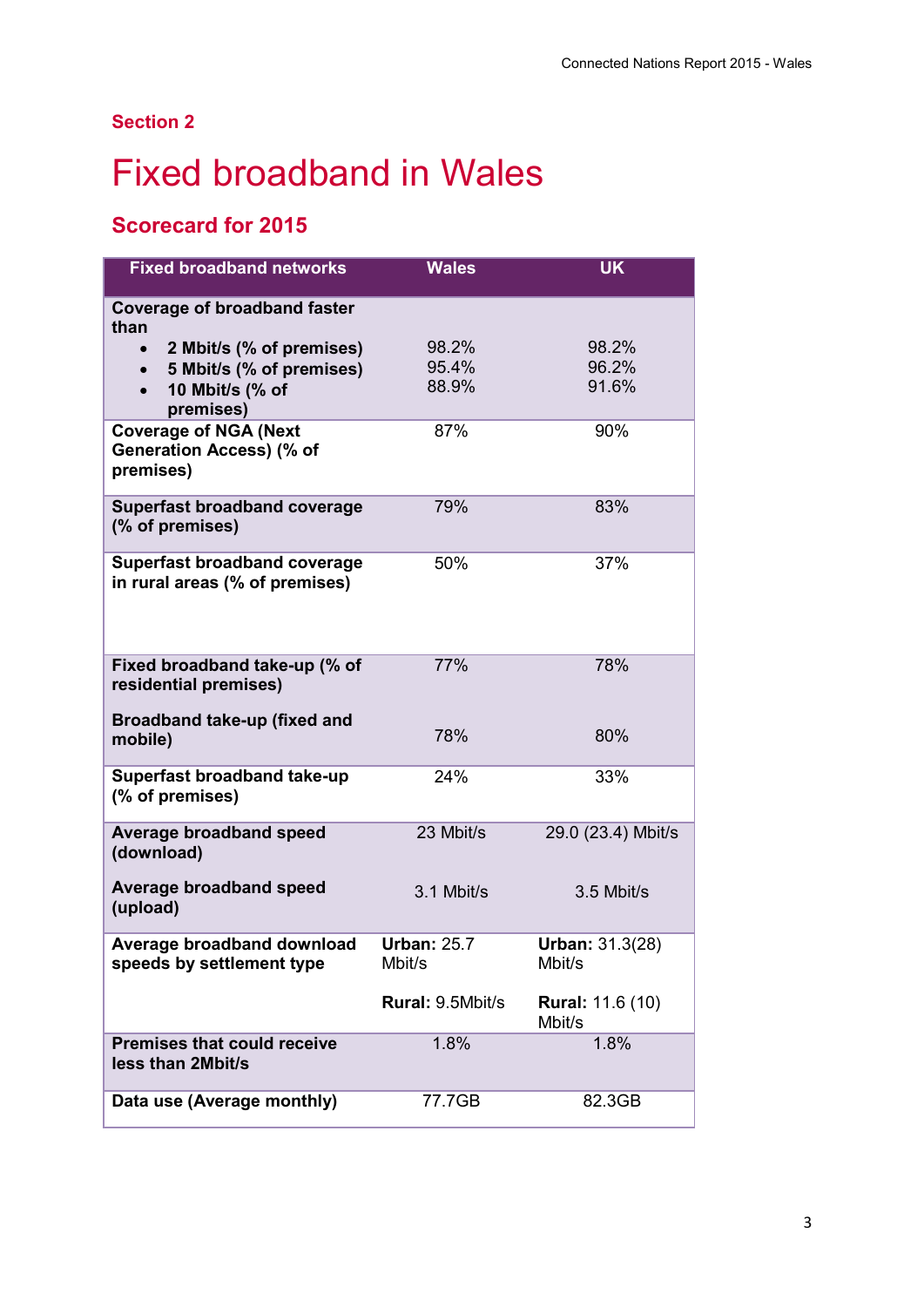## **Key points**

- 2.1 Superfast broadband is available to more consumers than ever before, with both industry and Government investments driving improvements in coverage. However, almost 5 million (or 17% of) consumer households and small and medium-sized enterprises (SMEs) in the UK remain unable to take advantage of these services. While that number is likely to reduce over the coming few years, a significant proportion of homes and businesses are still unlikely to be unable to receive superfast broadband without further action.
- 2.2 The most important points for fixed broadband in Wales are:
	- **Coverage of NGA has risen 19 percentage points from 58% to 87%.** NGA is being delivered predominantly by FTTC solutions both commercially and through the intervention programmes. There is an important difference between access to an NGA network or cabinet and availability of superfast speeds as some FTTC lines may be unable to support superfast speeds;
	- **Superfast broadband coverage in rural areas has risen from 17% in 2014 to 50% of premises.** This increase is more than double the overall UK increase of 15%. Increased take-up of superfast services in Wales has also been strong over the last year increasing from 13% in 2014 to 24% in 2015.
	- **Wales has seen a substantial year-on-year percentage increase in average download speeds. Speeds increased by 5 Mbit/s to an average headline speeds of 23 Mbit/s.** This represents a 28% increase. Ofcom has also reported on upload speeds this year and in Wales average upload speeds are 3.1 Mbit/s compared to a UK average of 3.5 Mbit/s.
	- **The average amount of data used each month in Wales is 77.7GB.** This is short of the UK average 82.3GB per month and earlier Ofcom analysis suggests that lower speeds can impact on how people use networks. On average, Wales has more connections less than or equal to the key 10Mbps download speed threshold than the UK as a whole.
	- **Take-up of superfast services is around a third of availability.** 24% of premises in areas where superfast services are available (79%) have taken up the service.

## **Coverage and speed of superfast broadband services continue to increase**

- 2.3 Superfast broadband is now available to 83% of UK premises, up from 75% in 2014.
- 2.4 Coverage and speed of superfast broadband in the constituent nations of the UK have also seen similar improvement, as shown on page 2. Coverage has improved most in Scotland and Wales, as a result of investment in new and upgraded networks by industry and governments. However, coverage in Northern Ireland has remained unchanged over the past year; we would expect coverage to increase again in coming years as a result of further Government investment, intended to improve services for consumers living in rural areas.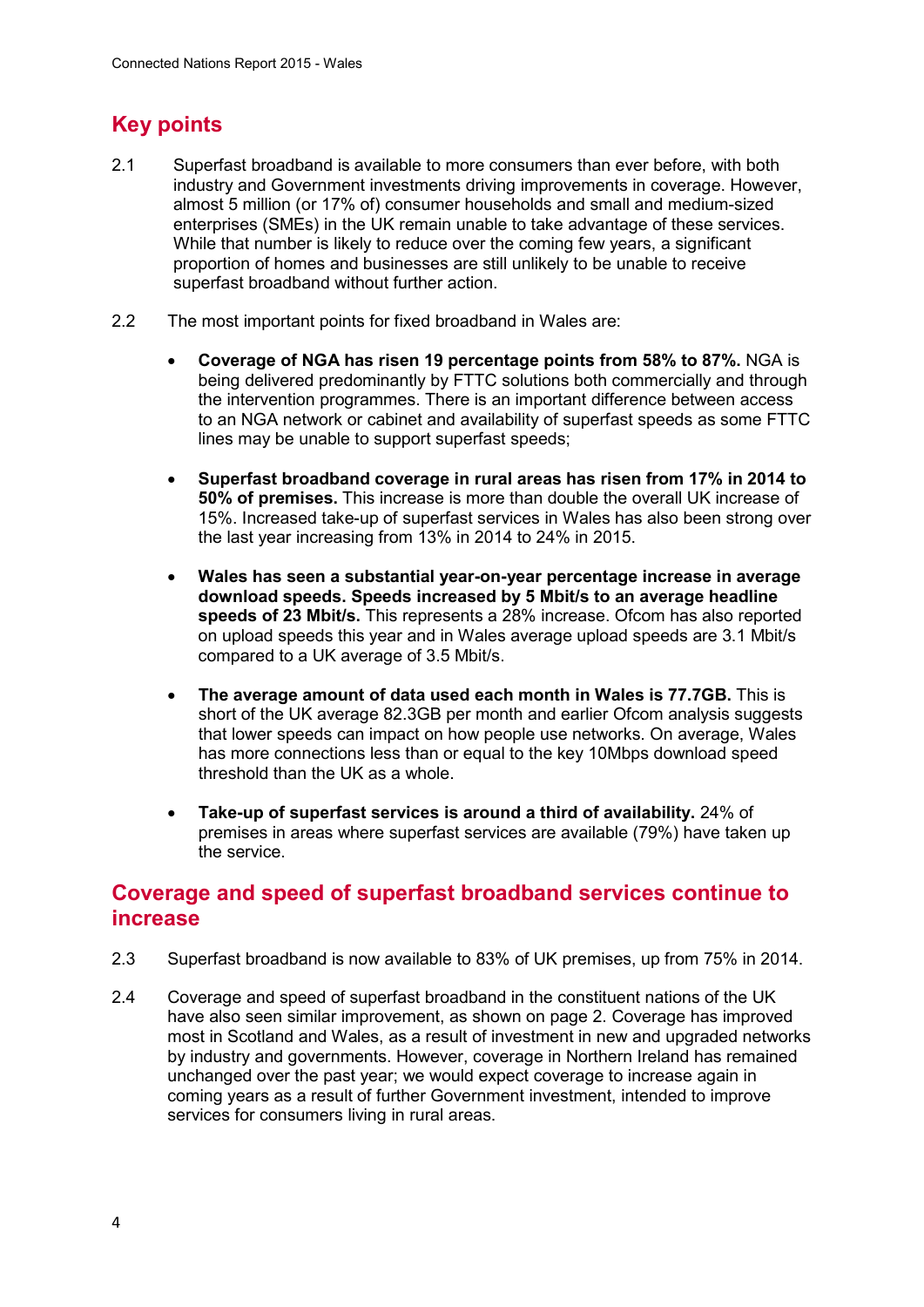#### **How is superfast broadband delivered to homes and small businesses?**

Broadband that supports download speeds of 30Mbit/s or more is known as superfast broadband. In order to deliver these speeds, service providers need to install fibre optic cabling, which supports higher speeds than the copper cables used in traditional networks.

The current generation of superfast broadband is typically delivered by replacing the copper cable between the local exchange and the street cabinet with a fibre optic cable. The cable between the street cabinet and the consumer's home or business is still made of copper. The replacement of copper with fibre in the connection enables higher speeds for the consumer. It is also possible to use fibre optic from the exchange all the way to the consumer's premises. This offers speeds that are even higher than superfast: ultrafast broadband.

Some common terms used to describe broadband services include:

*Fibre to the cabinet (FTTC):* This describes a superfast broadband connection that uses a fibre optic connection from the exchange to the street cabinet and a copper cable to connect the cabinet to the home or office, as described above. Providers such as BT, Sky and TalkTalk offer FTTC services.

*Cable:* This is a similar concept to FTTC, but the connection between the cabinet and the home or office is made of a particular type of copper cable that can offer very high speeds. Virgin Media offers this kind of service, delivering superfast broadband and television services over its cable network.

*Fibre to the premises (FTTP):* This describes a service that uses fibre from the exchange directly to the consumer's home or office. FTTP can deliver superfast or ultrafast speeds and is offered to different extents by BT as part of the Welsh Government's Superfast Cymru initiative on the Llŷn Peninsular, Spectrum Internet in Shirenewtown Primary School, Monmouthshire trialling microtrenching, KCOM in and around Kingston-Upon-Hull, and several smaller providers such as B4RN in rural Lancashire, and Gigaclear.

## **Government targets and interventions**

2.5 The primary vehicle for public intervention in Wales is the Superfast Cymru programme funded by the Welsh Government, the UK Government through its BDUK initiative and the European Union.

|                                            | <b>Target</b>                                                              |
|--------------------------------------------|----------------------------------------------------------------------------|
| <b>Superfast Cymru</b>                     | Minimum of 90% of premises able to access speeds at or<br>above 30 Mbit/s  |
| Passing a total of<br><b>772,000 homes</b> | Minimum of 95% of premises able to access speeds at or<br>above 24 Mbit/s  |
|                                            | Minimum of 40% of premises able to access speeds at or<br>above 100 Mbit/s |

2.6 To date the project has provided superfast broadband to 521,000 premises across Wales, has taken on 123 apprentices, created 254 jobs, provided 992 hours of work experience for pupils and students and delivered sixty ten week adult placements.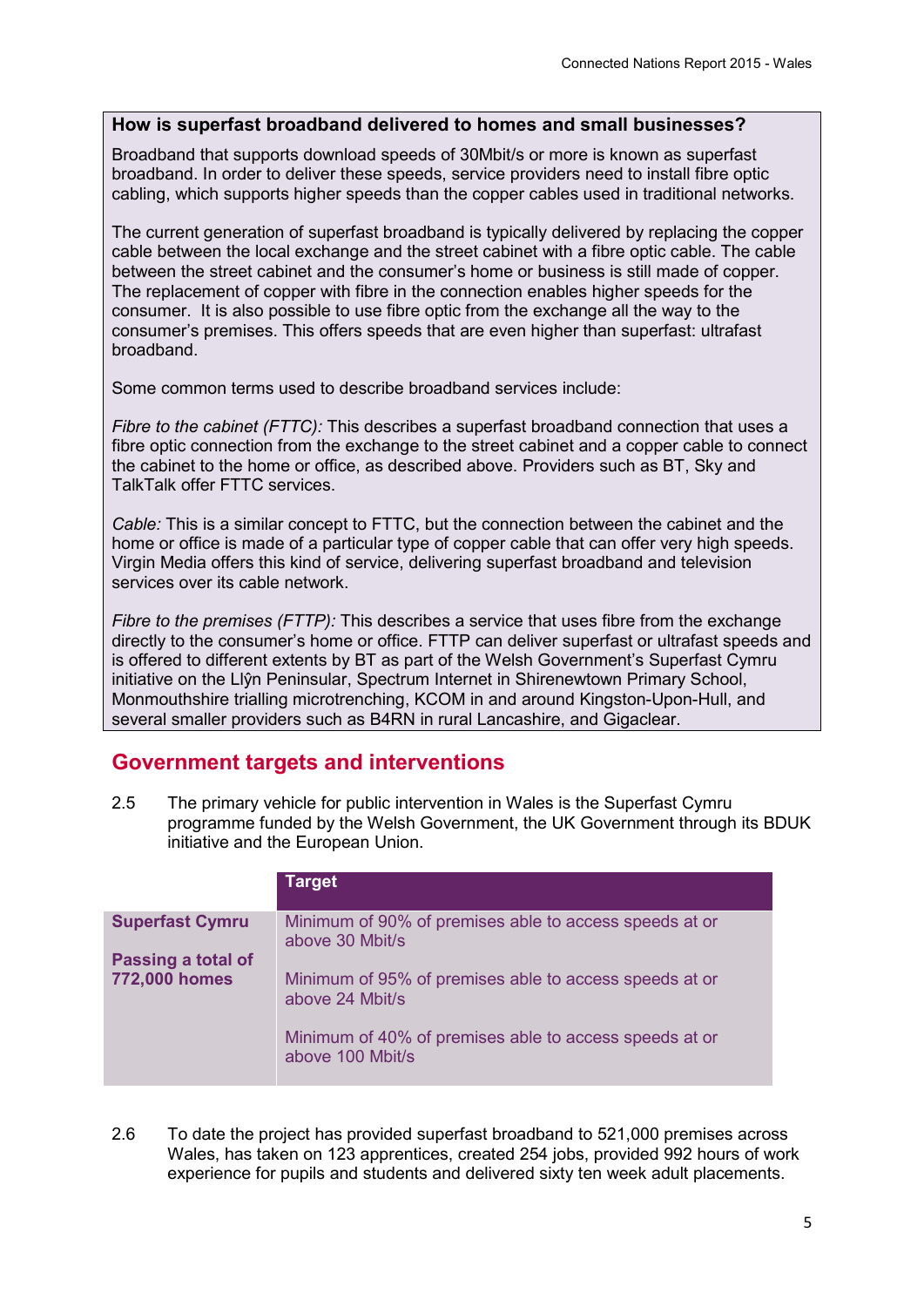- 2.7 Combining the Superfast Cymru roll-out with the commercial roll-outs of BT, Virgin Media and others, around 79% of homes and businesses in Wales now have access to broadband connections in excess of 24 Mbps. This puts Wales ahead of Scotland and Northern Ireland as well as the EU average and countries like France and Italy.
- 2.8 Since the Superfast Cymru project began the number or premises that need to be enabled has increased. This is either because they are new premises or where premises due for roll-out under telecommunications' companies own plans have subsequently been deemed to be economically unviable. Following an Open Market Review, the Welsh Government has identified an additional 45,000 premises in this way.
- 2.9 In July 2015, the Welsh Government announced an extension to the Superfast Cymru contract with BT to cover over 42,000 of these premises. Accordingly the date for completion of the build phase of the overall contract has been extended to June 2017. BT is still expected to achieve the original contract target of 655,000 premises by summer 2016. The maximum grant payable under the project will increase by around £19 million. BT will also invest significant extra funding.
- 2.10 In addition, at the end of June, the Welsh Government awarded a contract to Airband, specialists in high speed wireless broadband, to provide connectivity to almost 2,000 of the 45,000 additional premises in business parks and industrial estates across Wales. This project is due to be completed by summer 2016.
- 2.11 The Welsh Government's contract with BT in Wales stipulates that Fibre-on-Demand, a business-focused Ultrafast broadband technology, will also be made available by the end of summer 2015 to the majority of premises in Wales. Coupled with the Welsh Government's Ultrafast Connectivity Voucher, businesses in Wales have a range of options to allow them to connect more effectively to their customers and suppliers.
- 2.12 As the deployment extends to more and more homes and businesses, the Welsh Government has said that it needs to focus on ensuring that businesses and homes take-up superfast broadband so that it can make the best use of the technology for the benefit of the economy and society generally.
- 2.13 Today 24% of premises which have access to the service have taken up the service. Take up in Wales is important because the Superfast Cymru contract includes a clawback mechanism where Welsh Government receives a refund from BT if the customer base grows as a result of the programme. The Welsh Government has set itself the target of fifty per cent take-up to be achieved by the end of the operational phase of the contract in 2024.
- 2.14 At the National Assembly for Wales at the end of September, the Deputy Minister for Skills and Technology, Julie James AM, announced the Superfast Broadband Business Exploitation programme. The £12.5 million five-year Wales-wide business exploitation programme is funded by the Welsh Government, local authorities, the ERDF (£7 million) as well as academic and private sources. The programme aims to support predominantly SMEs to understand the superfast infrastructure and to take advantage of the latest technology. The programme has delivery plans across Wales and businesses will be provided with targeted information, telemarketing engagement, online tools as well as access to workshops and one-to-one support.
- 2.15 For some time, alongside commercial investment and publicly-funded programmes to roll-out superfast broadband, Ofcom has advocated the introduction of a universal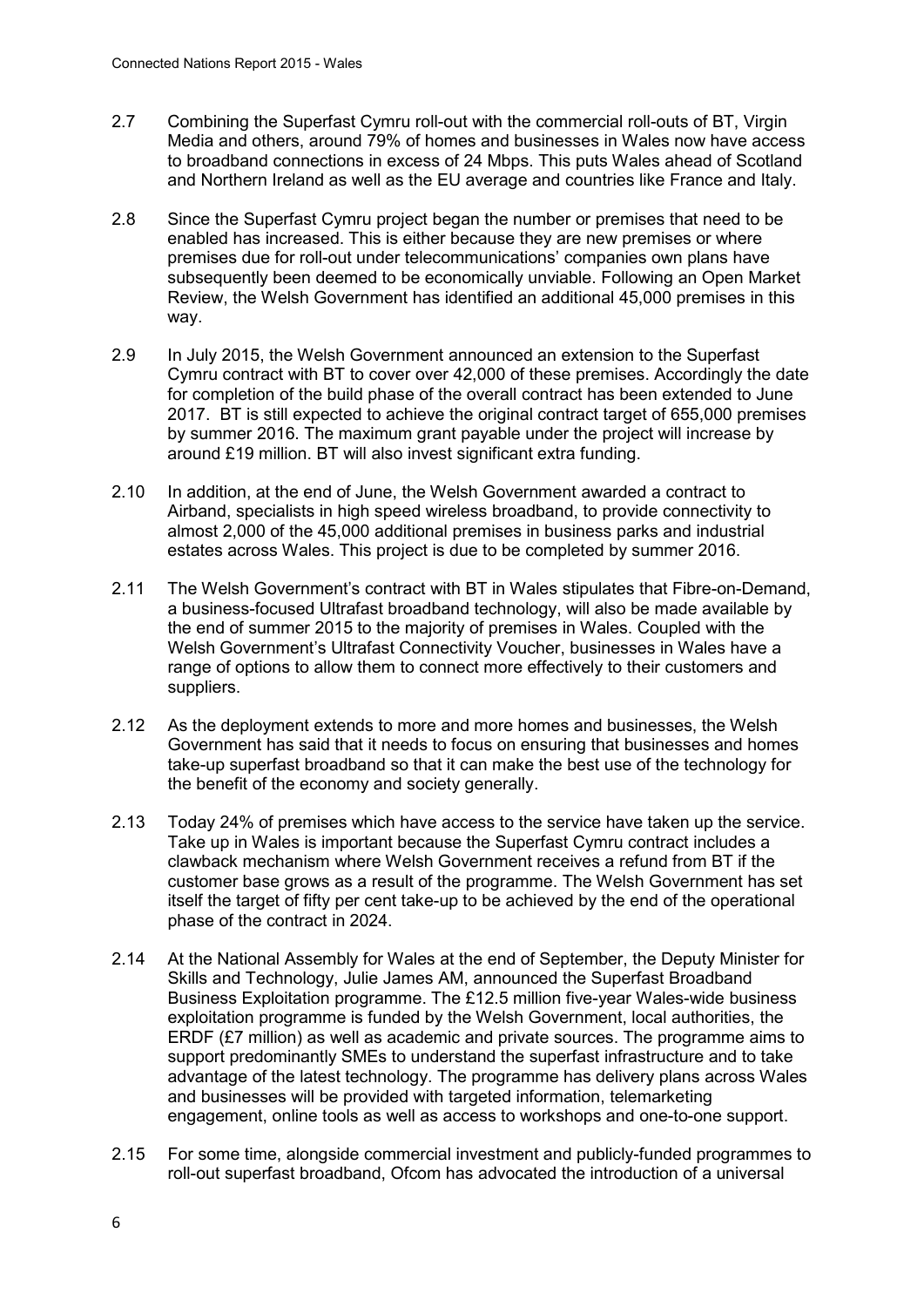service obligation (USO) for broadband. In November 2015 the UK Government announced that work was commencing to introduce a USO of 10Mbit/s with a consultation planned for early 2016. This will give consumers and businesses – including those in rural areas – the right to request a connection to broadband with speeds of 10Mbit/s by the end of this Parliament. This is the speed Ofcom research suggests is sufficient to meet the needs of a typical household. Details of Ofcom's work in this area are available in the main Connected Nations Report.

- 2.16 Swansea is being used as a test bed for BT ultrafast technology, called G.fast, which can provide speeds of up to 500Mbps, which is based on the superfast technology being deployed across Wales. Wales is also benefiting from the Broadband Delivery UK £10m innovation fund to explore ways to take superfast broadband to the most difficult to reach places in the UK. A trial of a hybrid fixed line and fixed wireless superfast rural broadband network is being used to connect around 1600 premises in Monmouthshire.
- 2.17 Work is ongoing, supported by the UK and national Governments, to extend high quality broadband access to as many consumers as possible.

### **Fixed networks in urban and rural areas**

|                    | <b>Average</b><br>download sync<br>speeds (Mbit/s) | Average<br>monthly data<br>usage (GB) | <b>Average upload</b><br>speeds (Mbit/s) | Average data<br>use during<br>peak time<br>(GB) |
|--------------------|----------------------------------------------------|---------------------------------------|------------------------------------------|-------------------------------------------------|
| <b>Wales</b>       | 23                                                 | 78                                    | 3                                        | 23                                              |
| <b>Wales Urban</b> | 26                                                 | 83                                    | 3                                        | 24                                              |
| <b>Wales Rural</b> | 10                                                 | 50                                    | റ                                        | 9                                               |

#### **Figure 3: Download, upload and data usage in urban and rural areas of Wales**

*Source: Ofcom analysis of operator data*

#### **Data usage declines with sync speeds**

2.18 In line with overall trends and previous Ofcom research, premises in rural Wales which have lower speeds available to them tend to also use less data over the course of a month.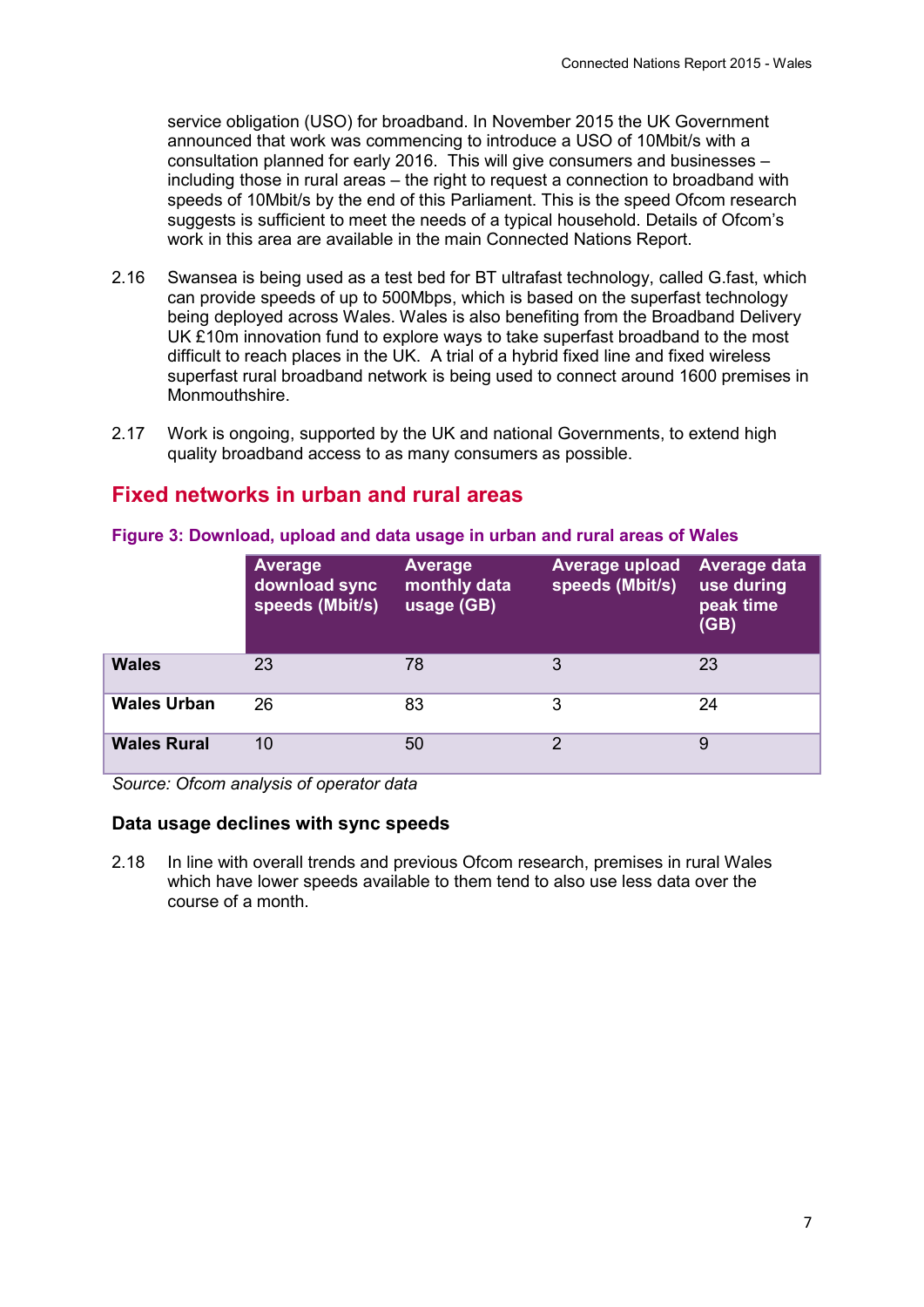

#### **Figure 4: Download speeds and data use in urban and rural areas**

*Source: Ofcom analysis of operator data*

2.19 The chart below shows areas where both SFBB and non-SFBB speeds are available. In areas where SFBB services are available, the usage differential is less marked as shown in [Figure 5.](#page-9-0)



#### <span id="page-9-0"></span>**Figure 5: Download speeds and data use in urban and rural areas with superfast availability**

*Source: Ofcom analysis of operator data*

2.20 People in rural areas see a greater deterioration in speeds due to longer line lengths, Figure 6 also shows that rural consumers are served mainly by BT. There are some smaller operators who offer services in rural areas but they would not be of a scale that would see Ofcom routinely collect data from them.

#### **Why are broadband speeds lower in rural areas?**

The distance between the premises and the exchange has an impact on the quality of service received, and in particular the speed of a consumer's connection. Consumers who live in less densely populated parts of the UK are more likely to live further from the exchange, and therefore achieve lower broadband speeds.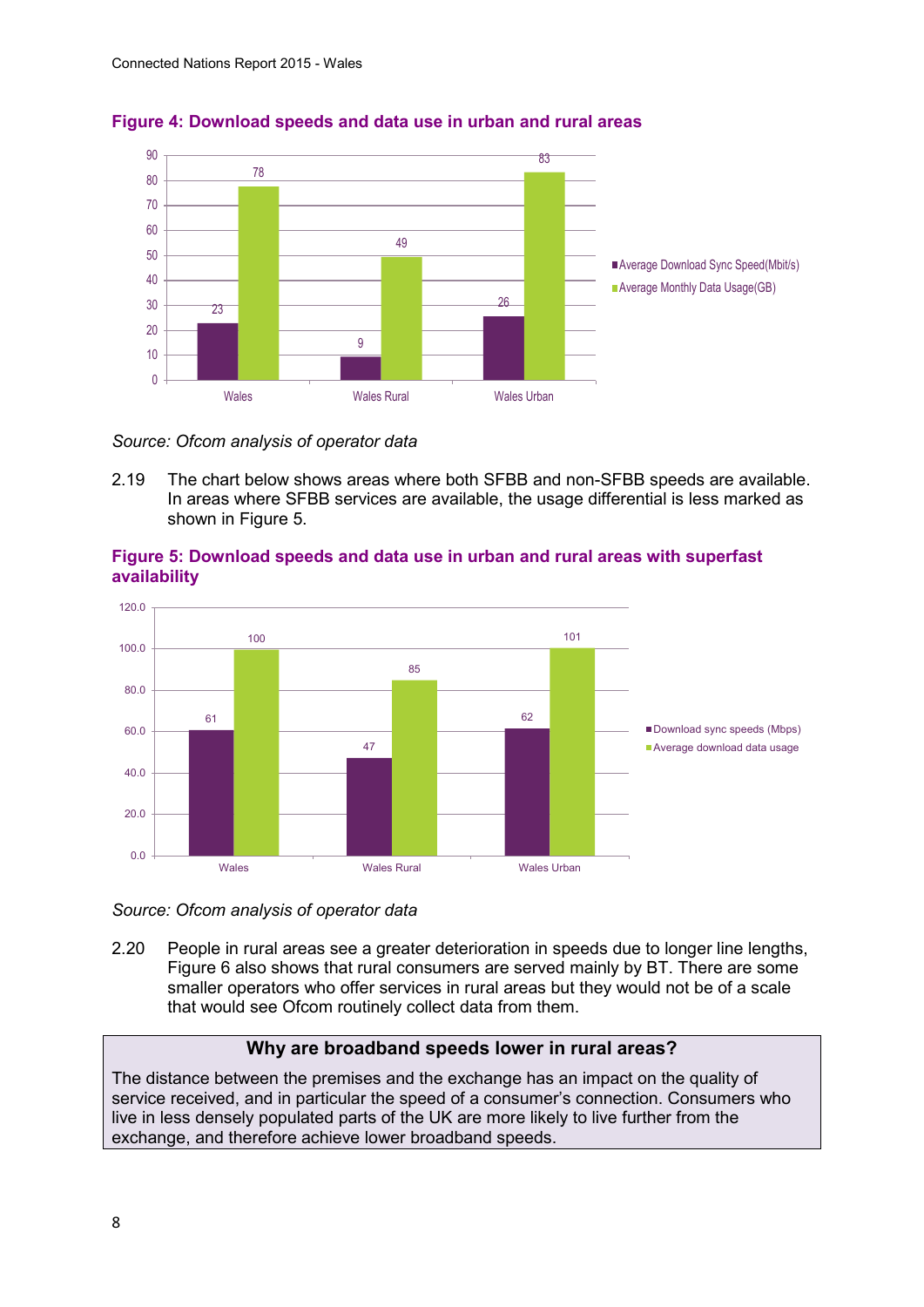The resistance of copper wire increases with the length of the wire, so speeds decay as the distance between the premises and the exchange increases. Speeds typically start to decrease between 1 and 2km from the exchange and are reduced considerably at distances more than 3.5km.

FTTC-based broadband uses optical fibre to the cabinet and therefore the length of copper wire is reduced. It can currently support superfast speeds up to 80Mbit/s. However, as some copper wire remains between the cabinet and the premises, there can be some decay in speeds for customers located a long way from a cabinet. Customers further than 300m from a cabinet can expect their speeds to be less than half the maximum possible.

However, some consumers who live too far from the cabinet to receive superfast broadband may still benefit from the upgrade at the cabinet, as the reduction in the length of the copper access line will improve their broadband speeds.

|                    | <b>Virgin Media</b><br><b>NGA</b><br>availability | <b>Virgin Media</b><br><b>SFBB</b><br>availability | <b>BT NGA</b><br>availability | <b>BT SFBB</b><br>availability |
|--------------------|---------------------------------------------------|----------------------------------------------------|-------------------------------|--------------------------------|
| <b>Wales</b>       | 21%                                               | 21%                                                | 83%                           | 75%                            |
| <b>Wales Urban</b> | 25%                                               | 25%                                                | 86%                           | 80%                            |
| <b>Wales Rural</b> | 0%                                                | 0%                                                 | 69%                           | 50%                            |

#### **Figure 6: NGA and superfast availability in urban and rural areas by operator**

*Source: Ofcom analysis of operator data*

- 2.21 In rural areas of Wales some households use wireless or satellite broadband services which can offer rural and remote households better services than they could achieve through fixed line options. The Welsh Government offer subsidies through their Access Broadband Cymru programme (ABC) which supports households or businesses receiving less than 2 Mbit/s to secure a wireless or satellite connection with a grant of up to £900 towards the cost. As the USO at 10 Mbit/s has become a reality in policy terms and as the superfast rollout programmes move forward, the UK and devolved governments are considering how to tackle the issues faced by households in the more remote and rural areas of the UK with plans specifically directed at the 'last 5%'. The Welsh Government is in the process of developing a new scheme to replace the existing ABC scheme which will consider a mix of technologies including satellite, wireless and 4G services.
- 2.22 Unsurprisingly, rural areas have the greater number of lines currently incapable of supporting speeds of above 10 Mbit/s, but the SFBB rollout programmes are causing this picture to change rapidly. In Wales, 19% of premises in urban areas and 40% of premises in rural areas cannot currently achieve speeds greater than or equal to 10Mbit/s. The number of premises that cannot get 10 Mbit/s in rural areas is more than double that of urban areas.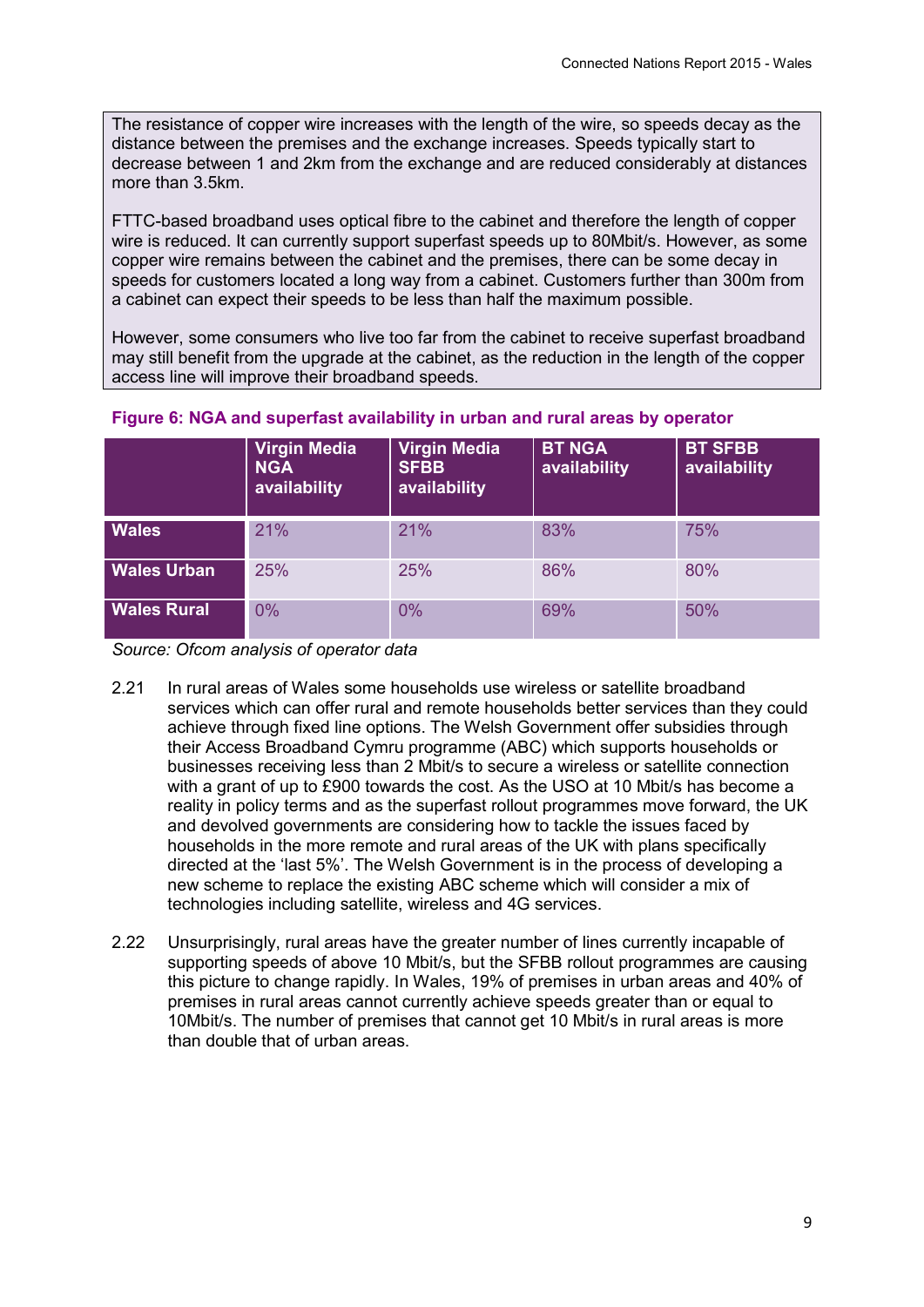

#### **Figure 7: Percentage of premises that can receive 2, 5 and 10Mbit/s in urban and rural areas**

*Source: Ofcom analysis of operator data*

#### **Better broadband matters to consumers**

- 2.23 Evidence suggests that those consumers with faster connections are more likely to rate their broadband experience as good. As shown in [Figure 8,](#page-11-0) only 52% of consumers with a download speed of between 2 and 10Mbit/s rate their broadband experience as 'good'. However, this rises to over three-quarters of consumers with superfast speeds above 30Mbit/s.
- 2.24 In general, 10Mbit/s appears to be the tipping point beyond which most consumers rate their broadband experience as 'good'. This continues to support our view that a minimum of 10Mbit/s is required by the typical household.

<span id="page-11-0"></span>



Consumers likely to rate internet performance as 'less than good'

Consumers likely to rate internet performance as 'good' or better

*Source: Actual Experience for Ofcom*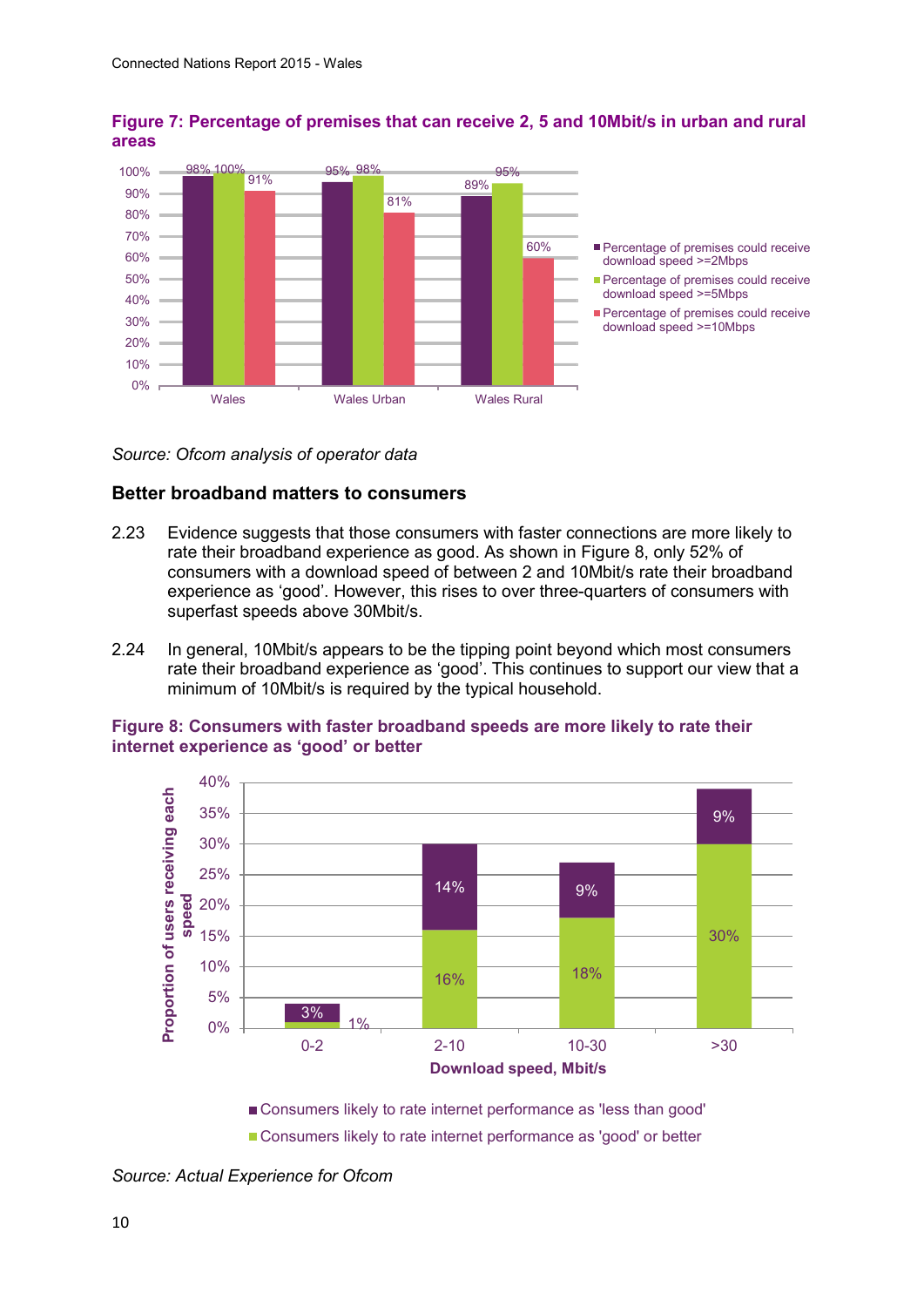- 2.25 Faster broadband also means that consumers can connect more devices to the internet at the same time. Wi-Fi is helping increasing numbers of consumers share their broadband connection throughout their homes. As a result, Wi-Fi has become vital to the broadband experience.
- [2](#page-12-1).26 A new, innovative measurement approach<sup>2</sup> commissioned by Ofcom has found that Wi-Fi performance and congestion, occurring outside the ISP network in the wider internet, can combine to affect the broadband experience of consumers with both low speed and superfast connections.
- 2.27 In particular, we have found that the performance of in-home Wi-Fi networks plays a significant role in approximately 25% of households in the UK that experience problems with their broadband. In Wales, we estimate that 275,755 homes and office could improve their wireless connection. We have launched an app for smartphones and tablets that tests Wi-Fi networks for performance issues. It will help consumers identify if their broadband is not performing as it should, and suggest simple troubleshooting steps to improve performance.

### **Access to broadband for small businesses in Wales**

- 2.28 Businesses are increasingly reliant on communication services to sell goods and services, connect to customers, deal with suppliers and manage their workforce. Beyond this, many digital businesses rely on broadband services for the actual delivery of their products and services. Reliable and high quality broadband and mobile connections are becoming ever more important to commerce and to the wider economy.
- 2.29 Good connectivity is important for businesses of all sizes. In broad terms, larger enterprises are able to afford dedicated fibre based services to meet their needs so here we focus on provision for businesses with 249 or fewer employees – referred to as Small and Medium Enterprises (SMEs).
- 2.30 [Figure 9](#page-12-0) shows that availability of superfast broadband to SMEs in Wales has increased significantly in the past year, from 55% of SMEs in 2014 to 79% this year.

#### <span id="page-12-0"></span>**Figure 9: Analysis of superfast broadband coverage for SMEs in Wales**

|                                                                   | 2014 | 2015       |
|-------------------------------------------------------------------|------|------------|
| Total superfast coverage, premises                                | 55%  | <b>79%</b> |
| Superfast coverage for SMEs with 1<br>or more employees, premises | 37%  | 66%        |

*Source: Ofcom analysis of operator data*

**.** 

2.31 As expected, connectivity has increased for businesses when measured by size as well, with a slightly lower uplift for medium sized business which may reflect the areas that they need to locate.

<span id="page-12-1"></span><sup>2</sup> <http://stakeholders.ofcom.org.uk/binaries/research/infrastructure/2015/downloads/qoe-analysis.pdf> [http://stakeholders.ofcom.org.uk/binaries/research/infrastructure/2015/downloads/qoe\\_uk-analysis.pdf](http://stakeholders.ofcom.org.uk/binaries/research/infrastructure/2015/downloads/qoe_uk-analysis.pdf)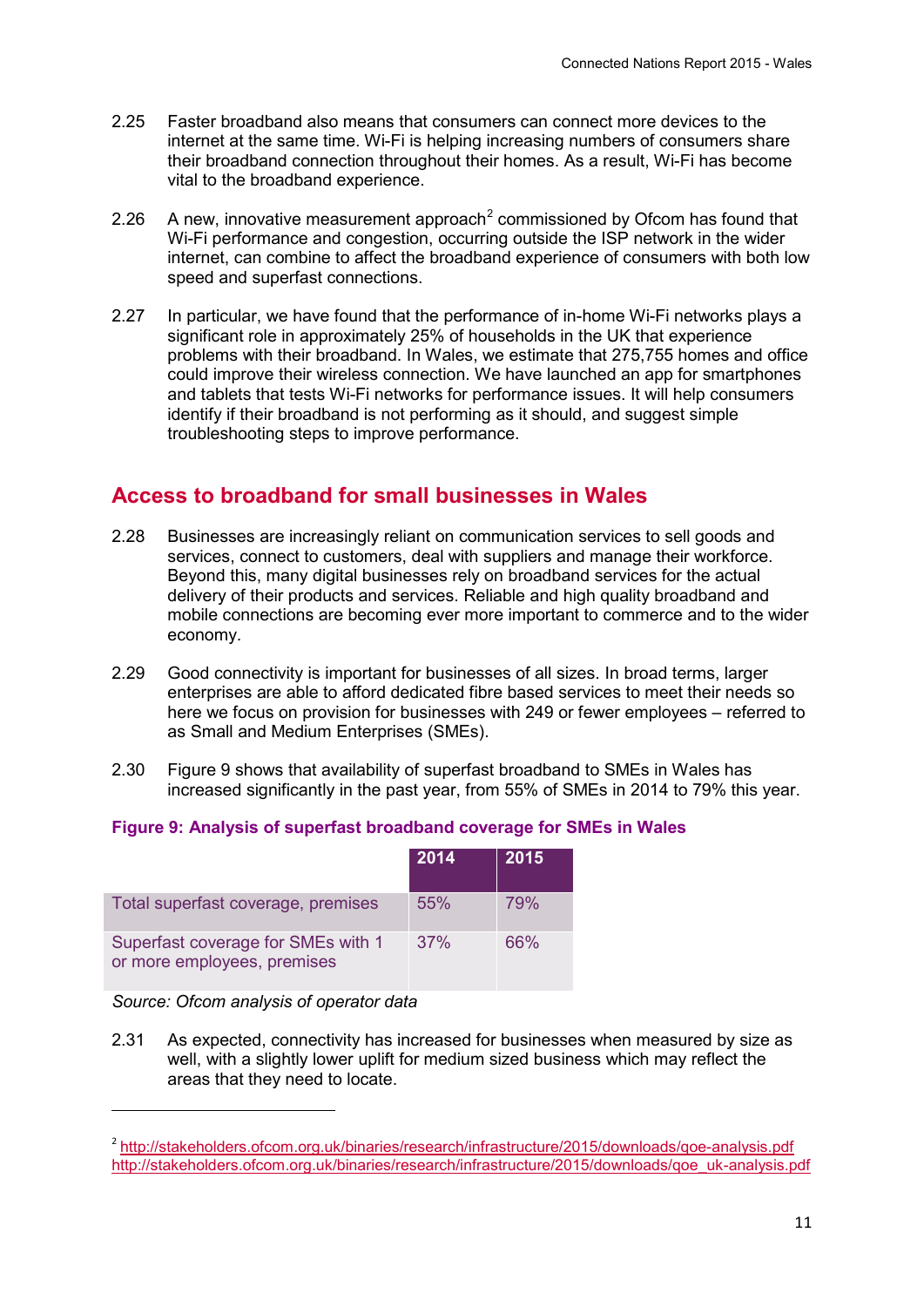#### **Figure 10: Analysis of superfast coverage for SMEs in Wales by business size**

|                                                                   | 2014 | 2015 |
|-------------------------------------------------------------------|------|------|
| Superfast coverage for SMEs with 1<br>or more employees, premises | 37%  | 66%  |
| Micro (excluding sole traders)                                    | 37%  | 66%  |
| Small                                                             | 38%  | 66%  |
| <b>Medium</b>                                                     | 35%  | 62%  |

*Source: Ofcom analysis of operator data*

## **Data at Local Authority Level in Wales**

- 2.32 This section provides an overview of some of the data available at local authority level in Wales. Maps which cover more data at a local authority level are here <http://maps.ofcom.org.uk/> .
- 2.33 We focus in this section on fixed networks as local authorities across the UK have been instrumental in assisting with the rollout of joint UK and devolved government programmes and many have also contributed financially. One of the measures considered to be of critical interest to local authorities is how far each area could be from reaching the10Mbit/s universal service obligation recently confirmed by UK Government.

#### **Figure 11: The percentage of premises unable to get 2, 5 and 10 Mbit/s by local authority area**



2.34 Looking in more detail at those locations which would need service enhancements to reach the proposed USO level of 10Mbit/s, it should be noted that the superfast broadband rollout programme is at a midpoint and some of the premises included in these figures will see improvements as the phased rollouts continue.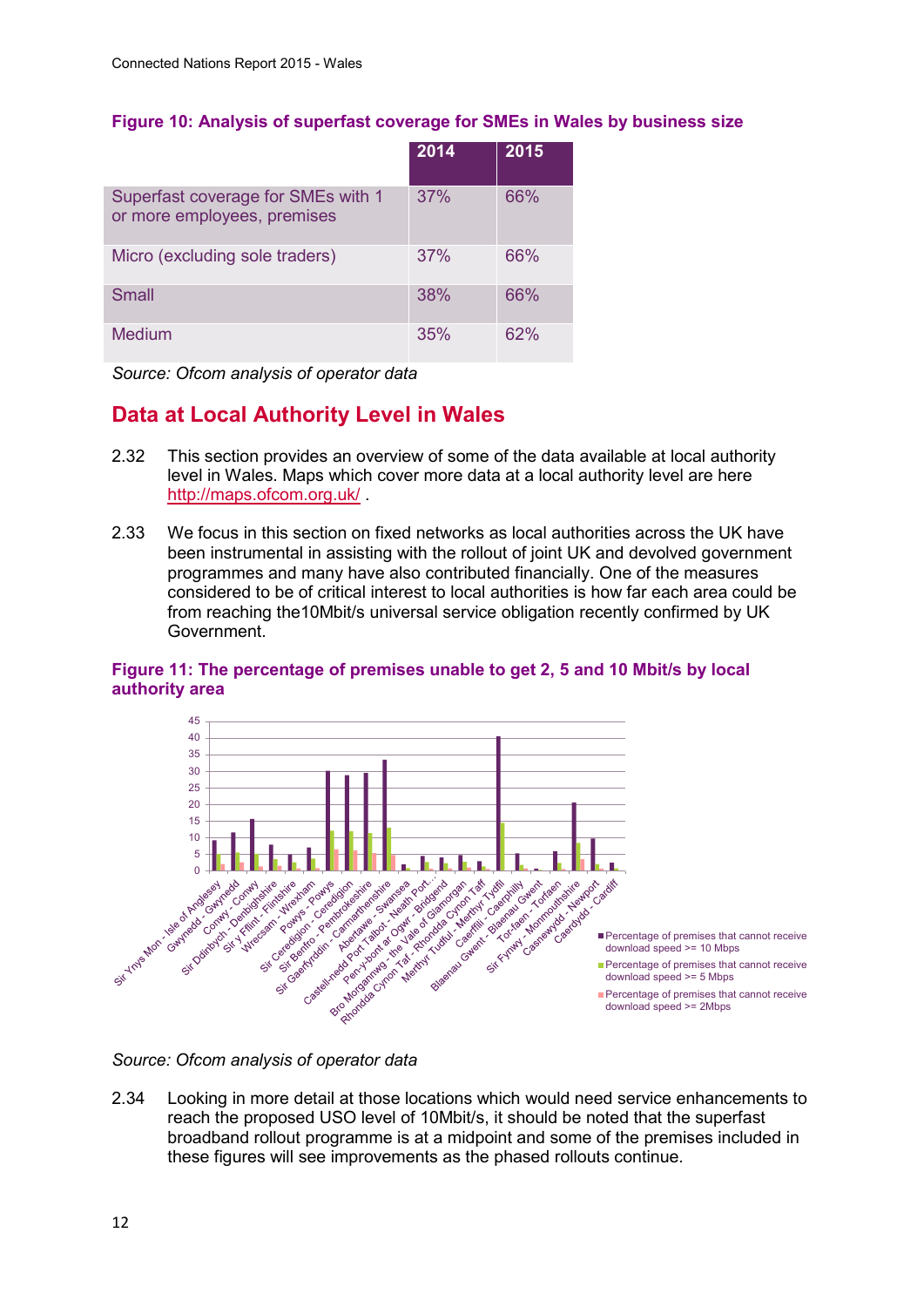2.35 Merthyr Tydfil, Carmarthenshire, Powys and Pembrokeshire see the greatest deficits in coverage at speeds that would fulfil the USO. In these areas around a third or more of premises would need to see speed enhancements to reach the proposed USO level. The costs associated with this will vary depending on topography, available backhaul and other essential connection needs.



**Figure 12: The percentage of premises that cannot receive a download speed greater than 10Mbit/s**

*Source: Ofcom analysis of operator data*

2.36 Ofcom, operators and governments have been aware of and reporting on the differential between speeds in urban and rural areas for some time. Even where superfast speeds are available in rural areas they are slower than in urban areas due to the dispersion of premises and the distance of premises from cabinets with a Fibre to the Cabinet (FTTC) solution. The graph below outlines this speed differential for both SFBB and non-SFBB connections, and for urban and rural areas. We can see greater variance in superfast speeds between some urban and rural areas than with non-superfast services which will in part reflect the premises dispersal or network configuration in these areas of Wales.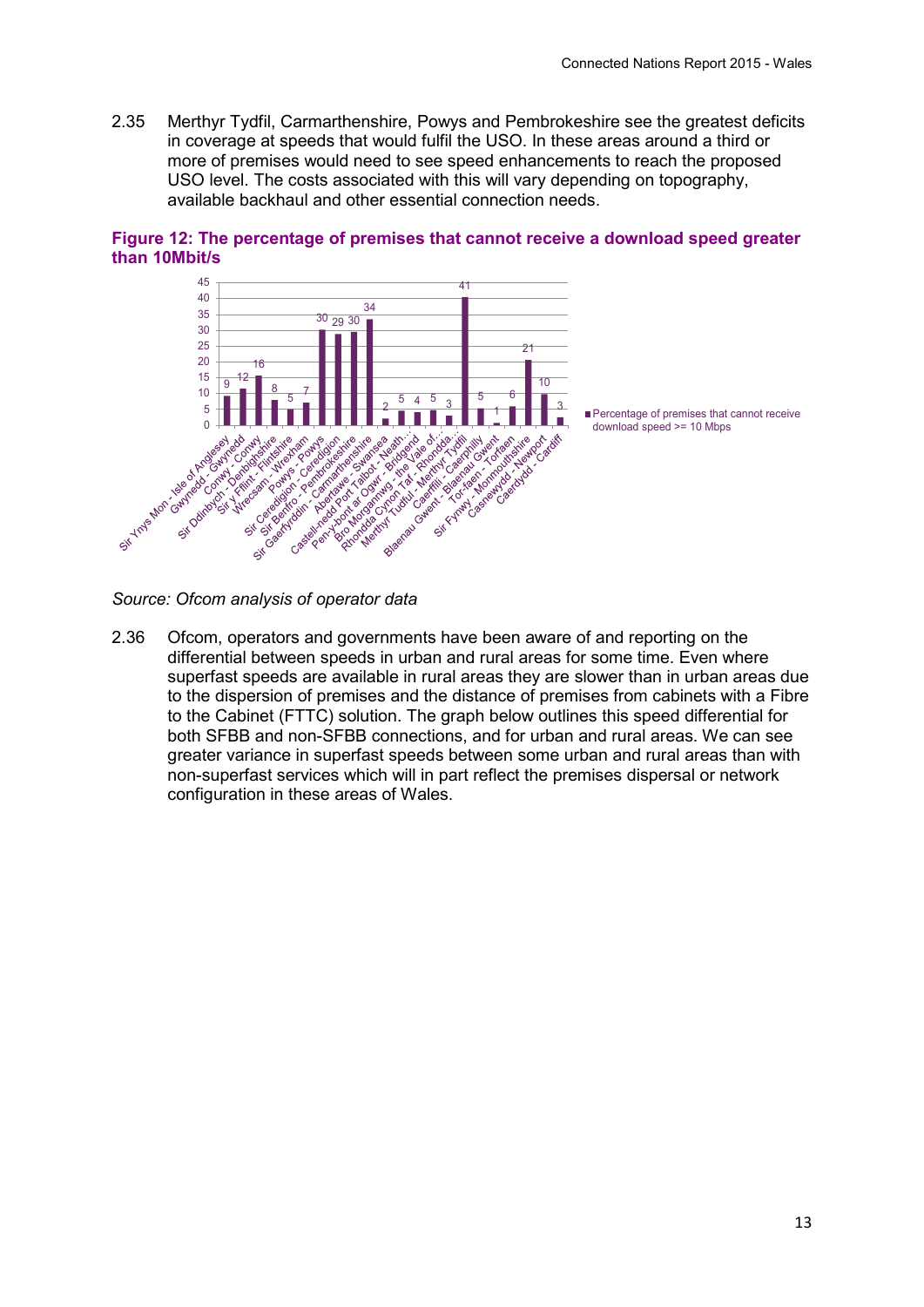

#### **Figure 13: Superfast speeds and non-superfast speeds by urban and rural settlement types**

*Source: Ofcom analysis of operator data*

## **Fixed Broadband**

- 2.37 Due to the nature of the Digital Subscriber Line (DSL) technologies commonly used to support broadband services the distance between the consumer's premises and exchange or street cabinet will affect the speeds that the connection can support; longer lines cannot support speeds as high as shorter lines.
- 2.38 Given the geography and population densities of different areas of the UK it is clear that there will be locations where the length of the line to a premise will mean that delivery of even 10Mbit/s<sup>[3](#page-15-0)</sup> becomes very difficult, if not impossible at an affordable cost. Alternative technologies such as satellite and wireless deployments that are already widely deployed in Wales could ultimately form part of the solution to connect these premises.
- 2.39 The actual number of premises that may benefit from the USO is yet to be determined. As rollouts progress and technology develops, more is being learned about the possibilities of extending the reach of services in a sustainable and costeffective way.

#### **Superfast Broadband**

2.40 Each of the devolved governments in the nations has added funds to the UK Government BDUK programme to support additional rollout of superfast broadband

**.** 

<span id="page-15-0"></span> $3$  As detailed in the main report, we consider 10 Mbps the effective threshold for what constitutes an acceptable level of broadband service to meet current consumer expectations and use.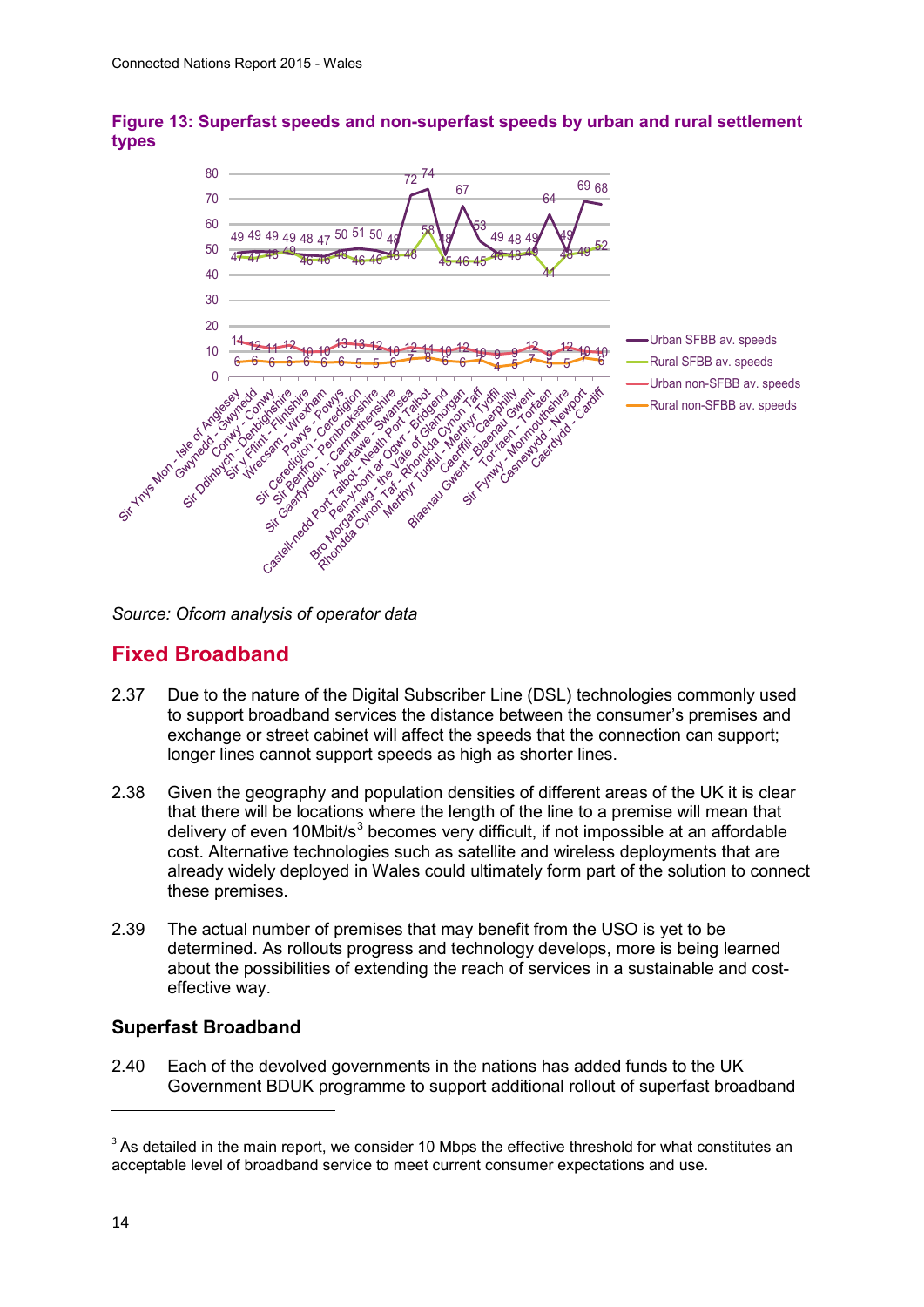beyond commercial deployments. Ofcom fulfils an advisory role to governments on these projects, providing information and data on current service availability and the structure of the relevant markets.

- 2.41 The funding for all of these projects has come from a variety of sources but is largely based on contributions from the devolved governments, the UK Government, and BT. Some projects, like the Superfast Cymru project in Wales also utilise European Union funding. In total, across the UK over £1.7 billion has been invested to support and extend coverage of superfast broadband.<sup>[4](#page-16-0)</sup>
- 2.42 A major challenge to the roll out of superfast services is the longer line lengths in the access network across the UK. The distances between exchanges and premises reflect the lower population densities and disparate nature of dwellings in the nations and rural areas of England such as Northumberland, Cumbria, Devon and Cornwall compared to the UK average. These distances cause serious deterioration of the physical properties of the broadband signal resulting in slower data speeds, meaning that even when fibre-connected cabinets are built, superfast speeds are not always available to the end user.
- 2.43 As projects have rolled out the geographic and topographic challenges of the different areas of the UK have become evident. On top of the issues already understood with reaching universal availability across the UK, the population spread and density as well as geographic features have presented additional factors to overcome in order to roll out as high a quality of service possible to as many premises as possible at a reasonable cost per premise.
- 2.44 The map in Figure 14 was used in the Ofcom publication, "The availability of communications services in the UK", published in 2013. It is reproduced again here as it offers a useful insight into why availability and rollout is not uniform across the UK.



#### **Figure 14: Light pollution in the UK**

*Source: Campaign to Protect Rural England*

**.** 

<span id="page-16-0"></span> $4$  PQ220396 [on broadband], 12 January 2015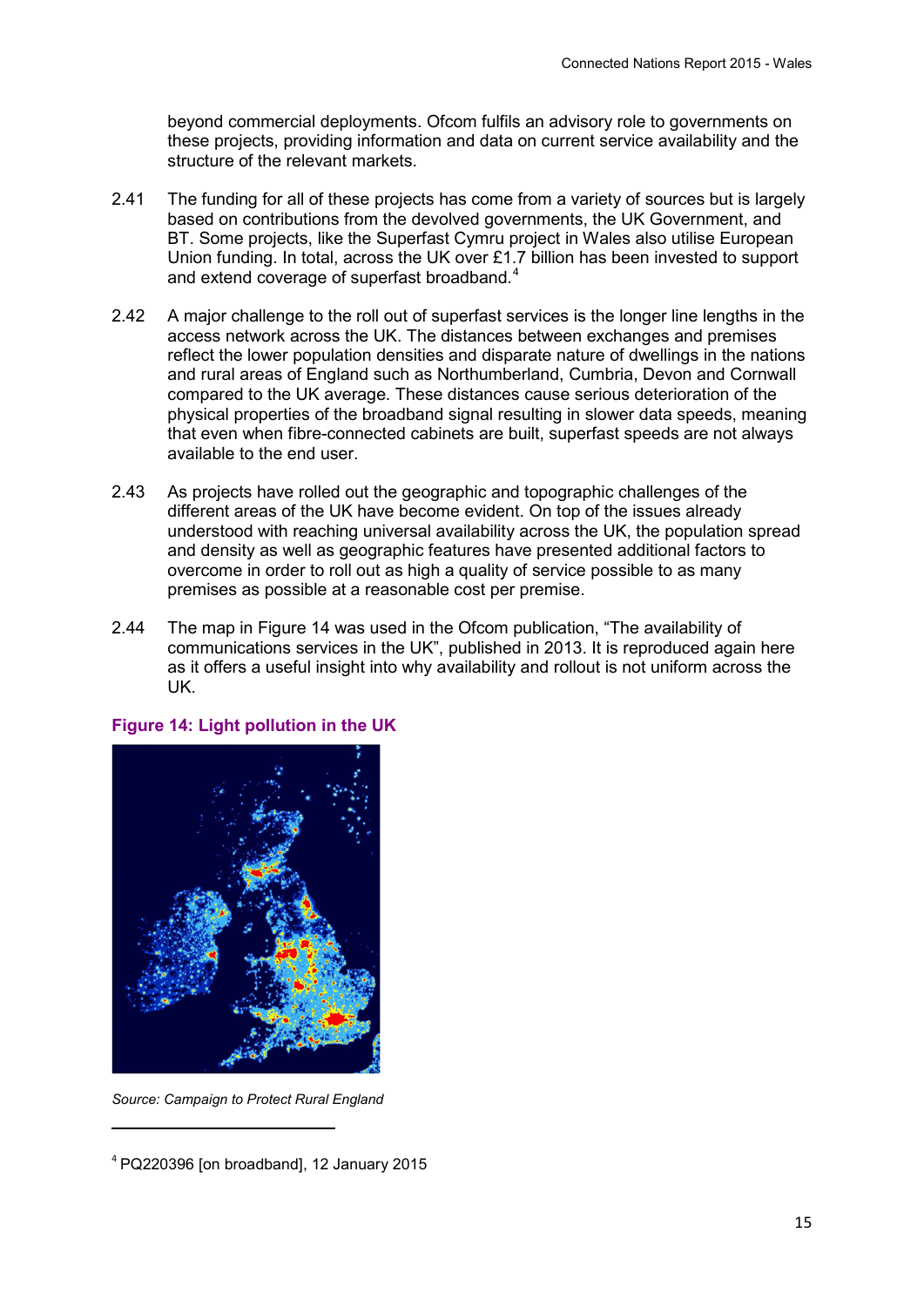2.45 The map shows light pollution in the UK which offers an insight into where premises are located. It shows that in each of the component nations the spread of premises can be different which affects how communications services are rolled out and the costs associated with doing this.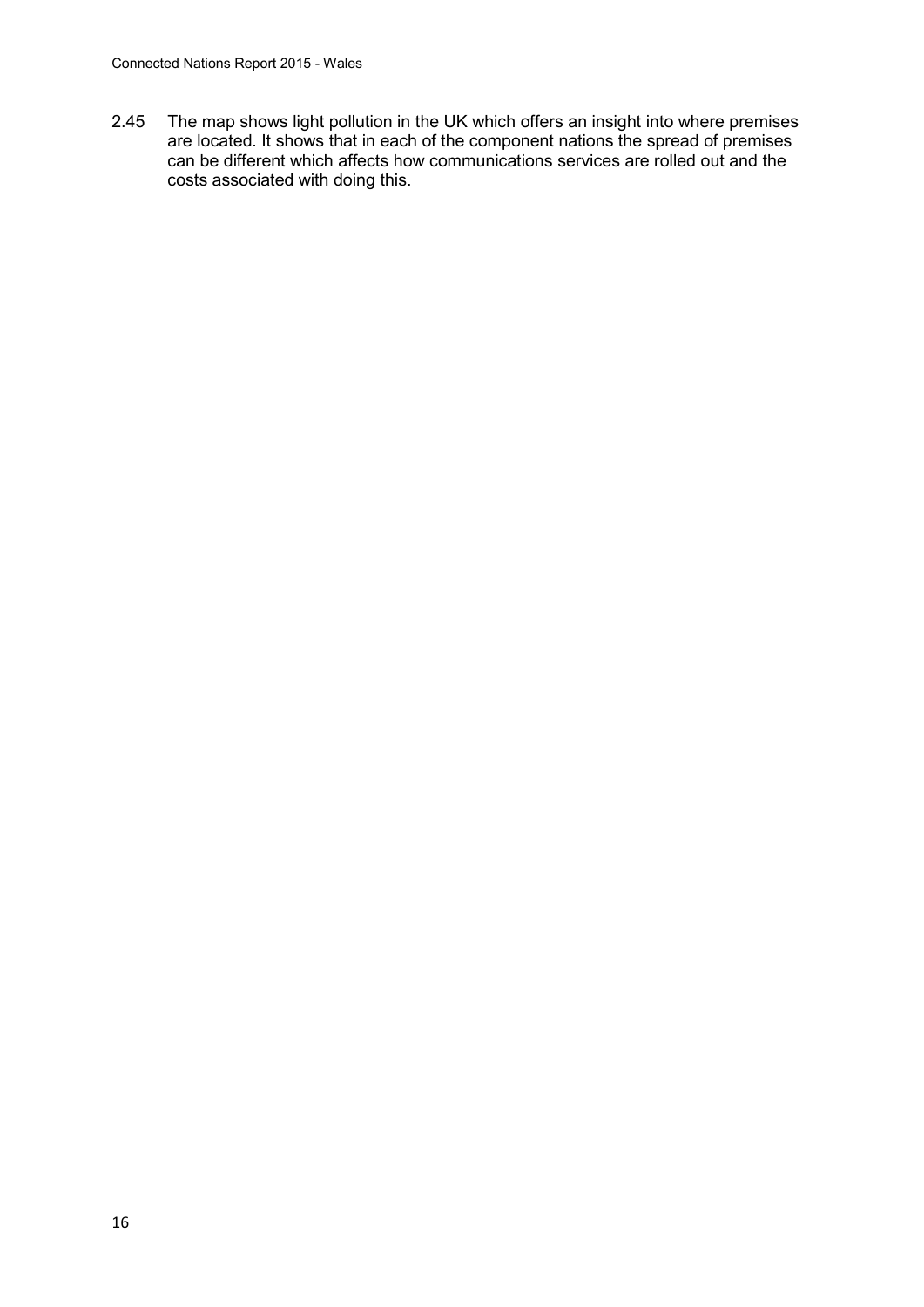## **Section 3**

## <span id="page-18-0"></span>**Mobile services in Wales**

## **Scorecard for 2015**

| 2015                                                              | <b>Wales</b> | <b>UK</b> |
|-------------------------------------------------------------------|--------------|-----------|
| <b>Indoor voice premises</b><br>(coverage by all 4<br>operators)  | 65%          | 85%       |
| <b>Outdoor voice premises</b><br>(coverage by all 4<br>operators) | 88%          | 96%       |
| <b>Indoor data premises</b><br>(coverage by all 4<br>operators)   | 47%          | 77%       |
| <b>Outdoor data premises</b><br>(coverage by all 4<br>operators)  | 67%          | 88%       |
| <b>Indoor voice premises</b><br>(complete not-spots)              | 4%           | 2%        |
| <b>Outdoor voice premises</b><br>(complete not-spots)             | 1%           | 1%        |
| Indoor data (complete not-<br>spots)                              | 6%           | 3%        |
| <b>Outdoor data (complete</b><br>not-spots)                       | 2%           | $<1\%$ %  |
| Geographic voice<br>(coverage by all 4<br>operators)              | 46%          | 58%       |
| Geographic data (coverage<br>by all 4 operators)                  | 17%          | 38%       |
| Geographic voice<br>(Complete not-spots)                          | 15%          | 13%       |
| Geographic data<br>(Complete not-spots)                           | 21%          | 21%       |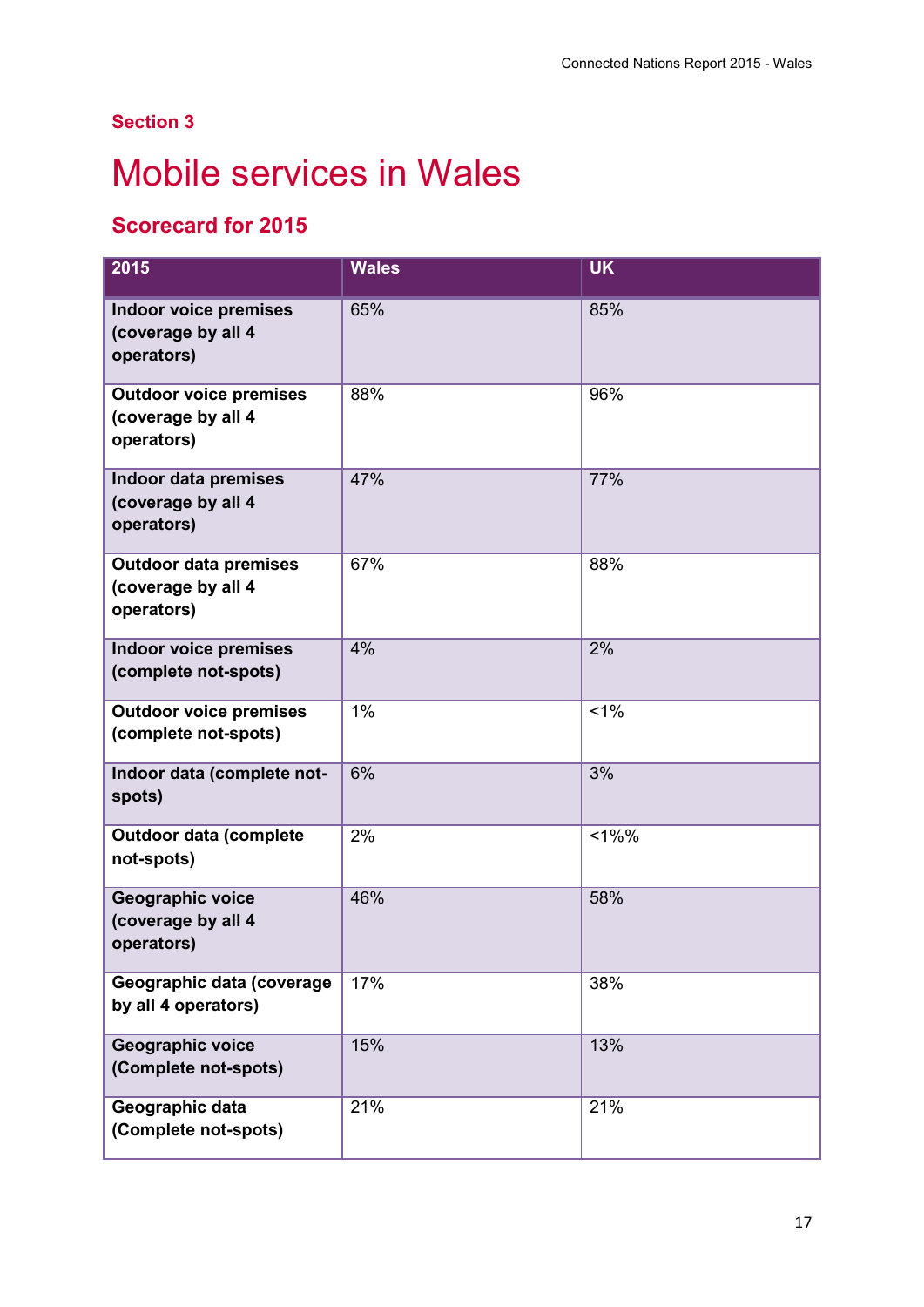- 3.1 Mobile services are playing an increasingly important role in our daily lives. This has created a growing expectation that mobile devices will work reliably wherever we are, whether at home, at work, in a car or out walking in the countryside. In this section we provide an update on the levels of mobile voice and data coverage being achieved in Wales.
- 3.2 The key highlights are:
	- 3.2.1 4G roll-out: There has been good roll-out of new, higher-speed 4G networks in the most densely populated towns and cities.
	- 3.2.2 Rural coverage continues to lag behind urban coverage: Levels of mobile coverage in rural areas continue to be lower than in urban areas. A new study has shown that this reflects the higher costs-per-user of providing coverage in less densely populated areas.
	- 3.2.3 Developments helping to improve mobile coverage: There have been three main developments over the past year which are helping to improve mobile coverage:
		- *a new coverage commitment:* Mobile operators have agreed with the Government to achieve 90% geographic outdoor voice call coverage by the end of 2017;
		- *interactive coverage maps:* We have launched interactive mobile coverage maps, enabling consumers and businesses to compare the coverage provided by different mobile operators in the locations that are most important to them. In addition to allowing consumers to make more informed choices of mobile operator, we anticipate that these maps will encourage mobile operators to further compete in providing better coverage;
		- *voice over Wi-Fi:* All the mobile network operators now offer voice over Wi-Fi services. These new services are helping to improve coverage in buildings that have poor mobile coverage but good indoor Wi-Fi connectivity.
- 3.3 It is recognised that mobile coverage varies across the UK and is generally worse in rural than in urban areas. The decision to offer mobile coverage in a particular area is essentially a commercial judgement by the mobile network operators. Profitability will depend on the likely demand for mobile services as well as the costs of providing these services. The main drivers of local availability are likely to be differences in the density and composition of the local population and the topography of the local area.
- 3.4 Earlier in 2015, Ofcom created and published a set of interactive maps which provide searchable data of 2G, 3G and 4G mobile coverage at postcode level across the UK. We have raised the thresholds at which we assess mobile coverage and have further developed the metric which illustrates what type of service will be available to consumers in their area of interest.
- 3.5 The data presented here offers a snapshot at the national level in Wales but more granular analyses are available using the online mapping tool which is available on the Ofcom website at <http://maps.ofcom.org.uk/> .The site allows consumers to provide feedback in order to make improvements to the maps so that they reflect consumers' experience across the UK as accurately as possible.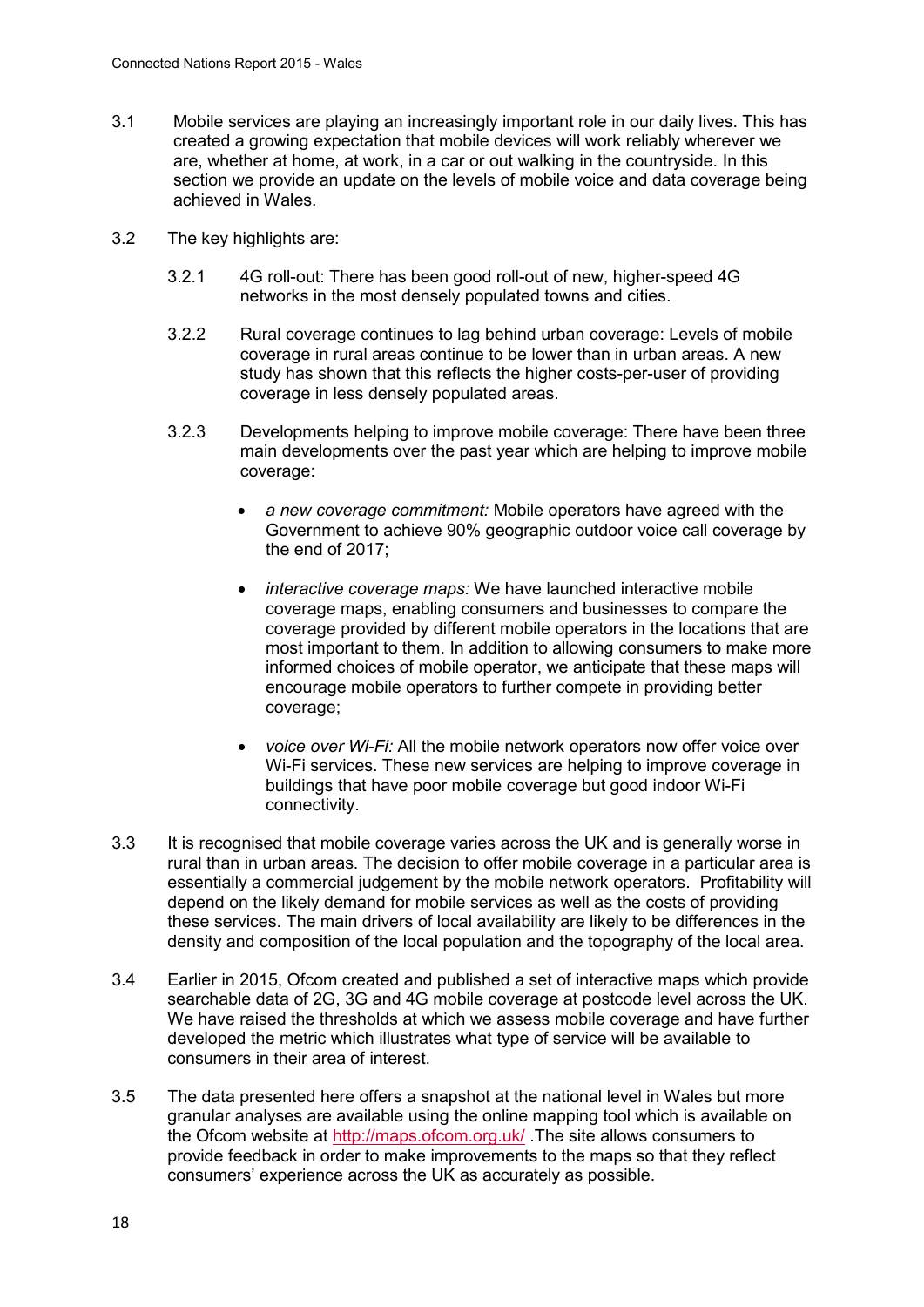#### **Mobile delivery technologies**

There are currently three generations of technology used to deliver mobile services to consumers in the UK.

**2G** was the first digital mobile technology, launched in the UK in 1992. It is used to deliver voice, text services and low-speed data services. 2G services are delivered by O2, Vodafone and EE. There has been no material change in coverage provided by 2G networks over the past year.

**3G** is a later generation of digital mobile technology, launched in 2003, and can provide download speeds<sup>[5](#page-20-0)</sup> of over 5Mbit/s. 3G supports voice, text and data services, and services are operated by O2, Vodafone, EE and Three. Outdoor 3G coverage from all operators has increased over the past year by 5%.

**4G** is the latest generation of mobile technology, launched in 2012, and provides mobile data connection speeds of over 10Mbit/s. These services are operated by O2, Vodafone, EE and Three. There has been a significant roll-out of additional 4G services by all operators over the past year. Three has also recently upgraded its 4G network to support voice services. It is likely that other operators will introduce similar services over the coming months.

## **Mobile coverage (premises) in Wales 2014-2015 by operator**

- 3.6 There are some variations between the coverage provided by the individual operators, and consumers can seek to assess their own usage patterns and compare this with Ofcom or operator assessments of coverage.
- 3.7 This year we have presented the data on coverage in a way that is intended to reflect what people actually want to use their mobile services for; so rather than reporting on 2G, 3G and 4G services separately the measures of these services are provided in an integrated way, as they are on the devices which are used to access them. Devices enable use of either voice services (to make calls and send texts), or data services (which would enable internet use or web applications). In reporting on voice services we have looked more closely at the real signal strength required to offer an adequate consumer experience. This gives a more tangible measure of customers' experience but limits the comparability of data between 2014 and 2015 on voice coverage. The 2014 figures in the table below have been re-analysed to reflect our new 'experience-led' measurement, so will not match coverage data in previous Ofcom reports.
- 3.8 Overall, EE provides the most comprehensive voice and data coverage in Wales. However, as is the case with all operators, much of the variation in mobile coverage between different parts of Wales can be explained by differences in the likely demand for, and cost of providing mobile services. The rural and sensitive landscape in Wales with its mountains and valleys poses a particular technical challenge for the provision of mobile signals.

1

<span id="page-20-0"></span><sup>&</sup>lt;sup>5</sup> Based on research into 3G and 4G mobile broadband speeds, November 2014, [http://stakeholders.ofcom.org.uk/market-data-research/other/telecoms-research/broadband](http://stakeholders.ofcom.org.uk/market-data-research/other/telecoms-research/broadband-speeds/mobile-bb-nov14)[speeds/mobile-bb-nov14](http://stakeholders.ofcom.org.uk/market-data-research/other/telecoms-research/broadband-speeds/mobile-bb-nov14)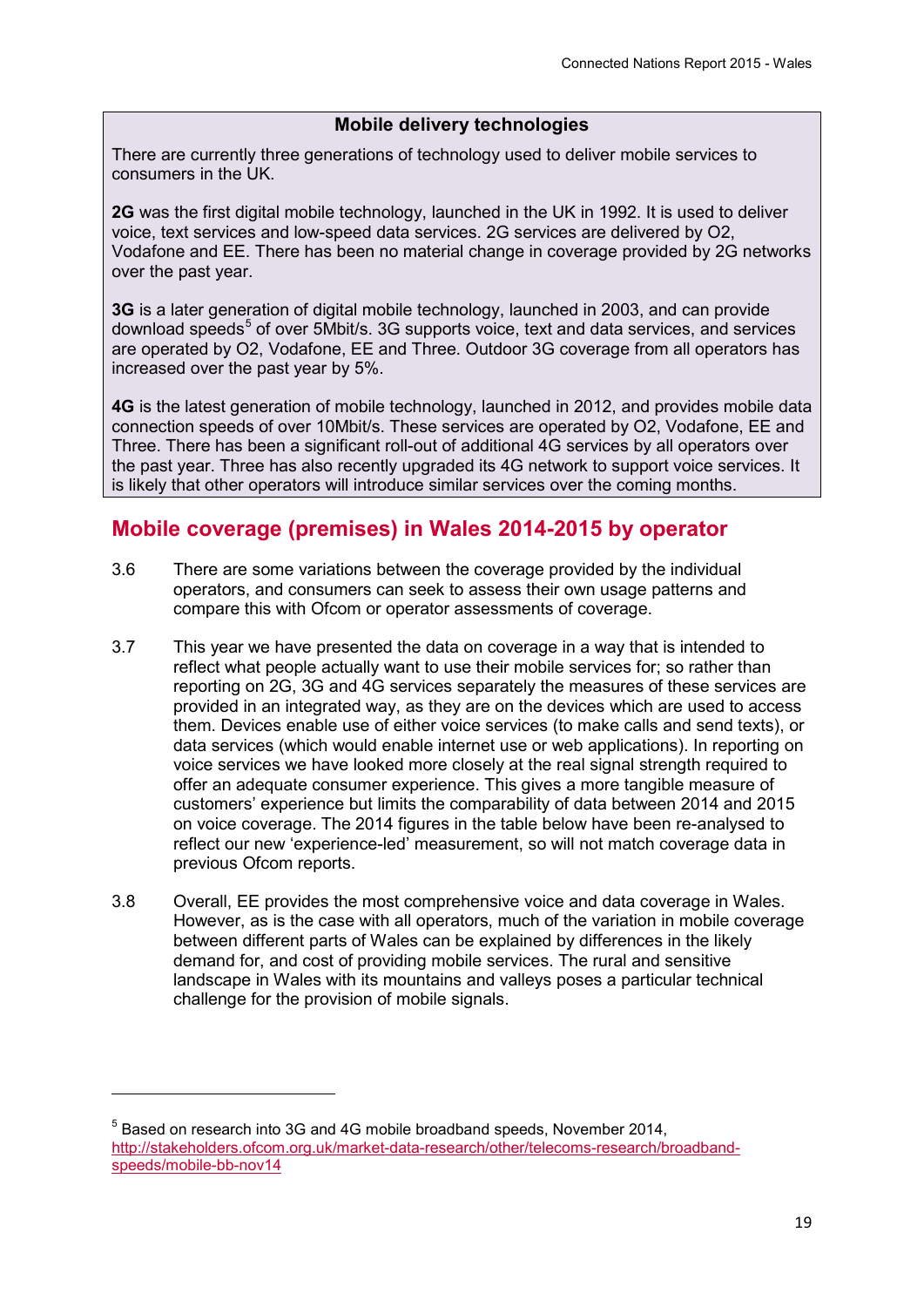|                                           | EE.  |      | H3   |      | <b>O2</b> |      | <b>Vodafone</b> |      |
|-------------------------------------------|------|------|------|------|-----------|------|-----------------|------|
|                                           | 2015 | 2014 | 2015 | 2014 | 2015      | 2014 | 2015            | 2014 |
| Indoor<br><b>Voice</b><br>(2G/3G)         | 89%  | 89%  | 82%  | 83%  | 82%       | 83%  | 82%             | 80%  |
| <b>Outdoor</b><br><b>Voice</b><br>(2G/3G) | 97%  | 97%  | 95%  | 95%  | 93%       | 94%  | 94%             | 93%  |
| <b>Indoor Data</b><br>(3G/4G)             | 89%  | 88%  | 83%  | 83%  | 62%       | 62%  | 62%             | 58%  |
| <b>Outdoor</b><br><b>Data</b><br>(3G/4G)  | 96%  | 96%  | 95%  | 95%  | 73%       | 73%  | 79%             | 75%  |

#### **Figure 15: Premises coverage of voice and data networks in Wales by operator**

*Source: Ofcom analysis of operator data*

## **Mobile coverage (geographic) in Wales 2015 by operator**

- 3.9 The coverage data allows us to make an assessment of which operator has the most geographically widespread network in Wales with the same constraints on interpretation as before over handset performance and the issues presented by some geographic features such as valleys and dense forestation.
- 3.10 The data suggests that EE currently has the widest geographic coverage in Wales with some operators below this level. It should be noted that the UK Government's geographic coverage target of 90% applies across the UK and is not a Walesspecific target, and that while O2 hold the coverage obligation for data on the 4G network to cover 95% of each of the nations by the end of 2017, this obligation applies only to premises coverage rather than geographic coverage.

#### **Figure 16: Geographic coverage of voice and data networks in Wales by operator**

| <b>Geographic coverage</b> | EE.   | <b>H3</b> | <b>O2</b> | <b>Vodafone</b> |
|----------------------------|-------|-----------|-----------|-----------------|
| <b>Voice (2G+3G)</b>       | 77.2% | 66.3%     | 59.1%     | 66.4%           |
| Data (3G+4G)               | 73.5% | 66.4%     | 24.8%     | 32.5%           |

*Source: Ofcom analysis of operator data*

## **Mobile Not-Spots in Wales**

3.11 There remain areas in Wales with no mobile coverage from all four of the network operators as well as complete not-spots where there is no coverage at all. The network sharing agreements between the operators (EE/ Three and O2/ Vodafone) have created difficulties for consumers in certain parts of Wales, where consumers have experienced a temporary loss of service as a result of the consolidation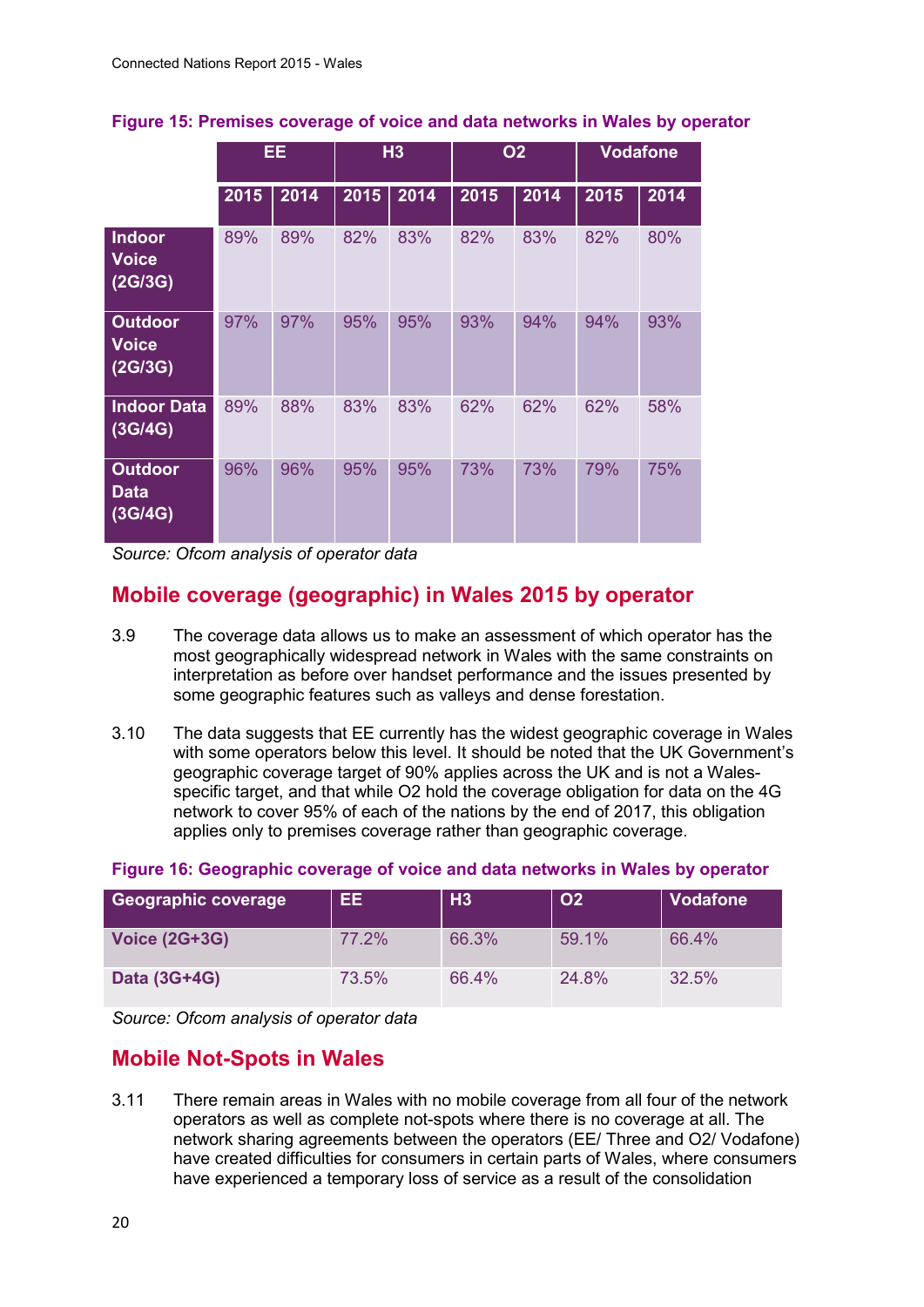programme, which, in the long term will improve coverage across Wales. Similar difficulties have also arisen as a result of the roll out of 4G mobile broadband technology which whilst creating overall improvements, has seen pockets of fluctuation in coverage.

3.12 In geographic terms Wales has more voice not spots than the UK (13%). A similar pattern is seen with data coverage. Wales has about the same level of data notspots as the UK overall at 21% of the landmass not covered by a data service from any operator.

|                                                   | 2015                                        |                                              |                                            |                                             |                         |                        |  |  |  |
|---------------------------------------------------|---------------------------------------------|----------------------------------------------|--------------------------------------------|---------------------------------------------|-------------------------|------------------------|--|--|--|
|                                                   | <b>Indoor</b><br><b>Voice</b><br>(premises) | <b>Outdoor</b><br><b>Voice</b><br>(premises) | <b>Indoor</b><br><b>Data</b><br>(premises) | <b>Outdoor</b><br><b>Data</b><br>(premises) | <b>Voice</b><br>(geog.) | <b>Data</b><br>(geog.) |  |  |  |
| <b>Partial</b><br>Not-<br><b>Spots</b>            | 31%                                         | 11%                                          | 47%                                        | 31%                                         | 39%                     | 62%                    |  |  |  |
| <b>Complete</b><br>Not-<br><b>Spots</b>           | 4%                                          | 1%                                           | 6%                                         | 2%                                          | 15%                     | 21%                    |  |  |  |
| <b>Premises</b><br>covered<br>by all<br>operators | 65%                                         | 88%                                          | 47%                                        | 67%                                         | 46%                     | 17%                    |  |  |  |

#### **Figure 17: Partial and complete not-spots, coverage by all operators**

*Source: Ofcom analysis of operator data*

- 3.13 In response to not having any fixed or mobile services, the citizens of one village in mid Wales have taken matters into their own hands and built their own mast. Based in Pontrhydfendigaid, Ger-y-Gors Projects Ltd is a not-for-profit community based business that provides wireless broadband to the village and surrounding area. Initial connection speeds were in the 5 to 8Mbps range, but that has now been increased to 20-40Mbps. The 25 metre mast was constructed to full mobile operator specifications and will soon also be providing mobile telephony to what until now has been a complete not spot.
- 3.14 The Rural Open Sure Signal programme is a national initiative by Vodafone UK to provide high quality 3G voice services to up to 100 rural communities in mobile notspot locations. Launched in July 2014, Pendine in South West Wales was one of the original twelve locations involved in trialling the Sure Signal technology, which has now been deployed in Loggerheads Country Park in Denbighshire and Bryneglwys. A fourth location at Moylegrove is currently in the installation phase.

#### **Mobile networks in urban and rural areas**

3.15 Complete and partial not spots are more prevalent in rural areas. This reflects the relative population densities in these areas.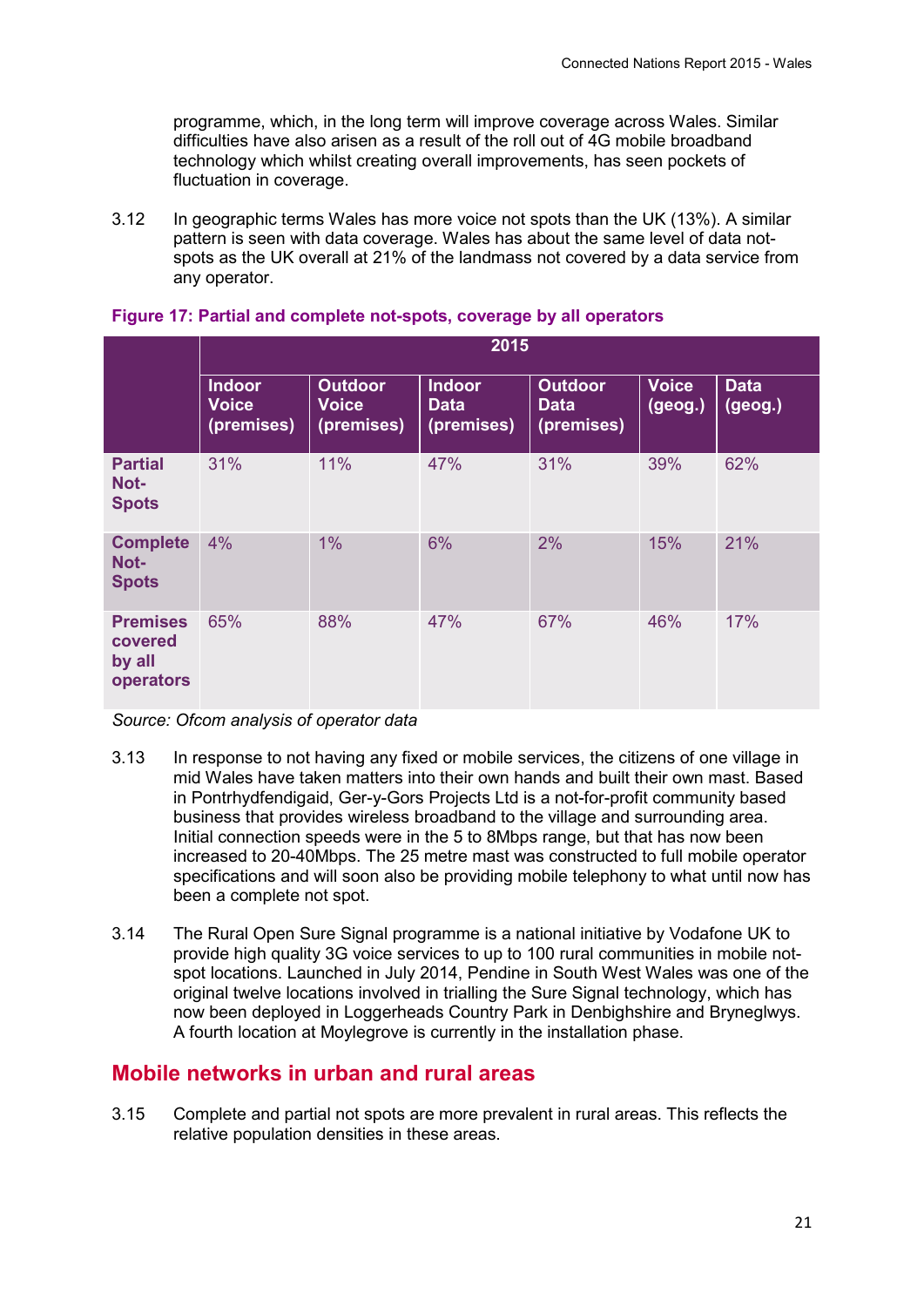|                                             |              | <b>Indoor Voice</b><br>$(2G + 3G)$ | <b>Outdoor Voice</b><br>$(2G + 3G)$ |
|---------------------------------------------|--------------|------------------------------------|-------------------------------------|
| <b>Partial Not-Spots</b>                    | Urban        | 25%                                | 5%                                  |
|                                             | <b>Rural</b> | 62%                                | 41%                                 |
| <b>Complete Not-Spots</b>                   | Urban        | Less than $1\%$                    | Less than 1%                        |
|                                             | <b>Rural</b> | 19%                                | 6%                                  |
| <b>Premises covered by all</b><br>operators | Urban        | 75%                                | 95%                                 |
|                                             | <b>Rural</b> | 19%                                | 54%                                 |

#### **Figure 18: Urban and rural premises voice coverage**

*Source: Ofcom analysis of operator data*

### **Mobile networks on roads in Wales**

3.16 Coverage on the M4 motorway in Wales is good. This is the only motorway in Wales. Voice and data coverage from EE and Three is moderately good whilst voice coverage from both O2 and Vodafone slightly lower at 50% and 59%. Data coverage from O2 and Vodafone trails behind at 23% and 28%.

#### **Figure 19: Road coverage across all operators**

|                                | EE.                  |           | H3           |           | <b>O2</b>    |             | <b>Vodafone</b> |             |
|--------------------------------|----------------------|-----------|--------------|-----------|--------------|-------------|-----------------|-------------|
|                                | <b>Voic</b><br>e     | Data      | <b>Voice</b> | Data      | <b>Voice</b> | <b>Data</b> | <b>Voice</b>    | <b>Data</b> |
|                                | $(2G+$<br>3G)        | $(3G+4G)$ | $(2G+3G)$    | $(3G+4G)$ | $(2G+3G)$    | $(3G+4G)$   | $(2G+3G)$       | $(3G+4G)$   |
| <b>Motorways</b>               | 100<br>$\frac{0}{0}$ | 100%      | 98%          | 99%       | 95%          | 82%         | 96%             | 81%         |
| <b>A&amp;B</b><br><b>Roads</b> | 76%                  | 72%       | 65%          | 65%       | 50%          | 23%         | 59%             | 28%         |

*Source: Ofcom analysis of operator data*

3.17 As discussed within the main Connected Nations Report there are a number of elements that can impact consumers' experience of mobile telecoms including geography, whether they are situated indoors or outdoors, signal strength and the reception performance of the individual handset.

#### **Basic voice and text services - 2G**

3.18 2G services have seen slow incremental growth reflecting their maturity in the market. However, we expect the UK Government's agreement with the MNOs announced in December 2014 to secure investment to take geographic coverage to 90% of the UK landmass which will lead to further availability of voice and text services in the nations of the UK.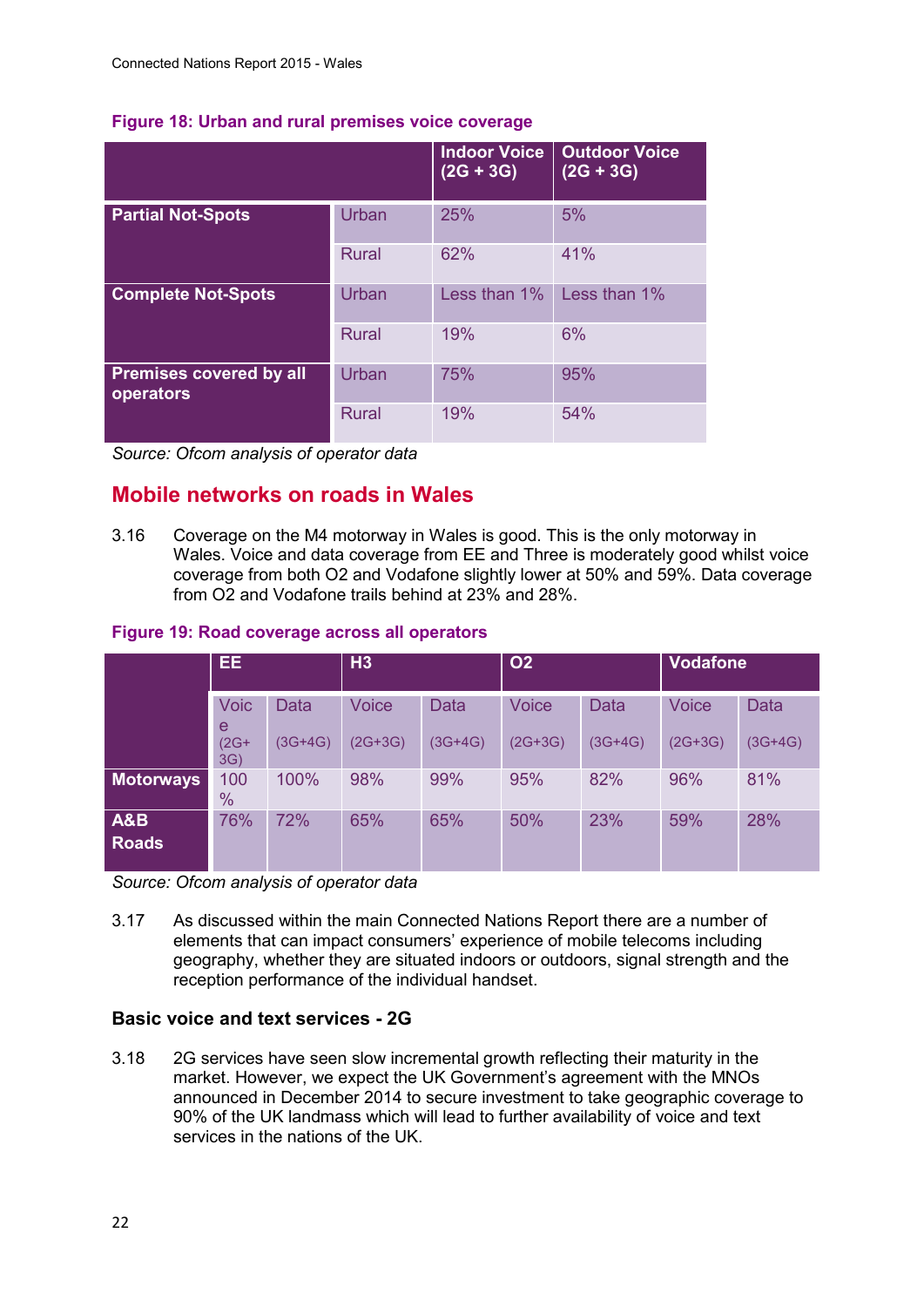3.19 The agreement does not specify individual targets. Across the UK a relatively low number of premises - 4% remain unable to access voice services from any operator.

#### **Voice, text and data services - 3G**

- 3.20 3G services offering access to data have lower premises and geographic coverage across all areas of the UK. Mobile network operators offering 3G services have coverage obligations built into their licences to cover 90% of premises in the UK. This figure was increased in 2013 from 80% in exchange for changes to duration of licences.
- 3.21 The popularity of smartphones has increased during the past few years. Consumers' expectation of their mobile device is also greater – consumers expect to be able to use their mobile phones to access information and data wherever they are, at home and on the move. Not being able to do so cause anger and frustration.

#### **High speed data services - 4G**

- 3.22 In 2013, Ofcom conducted the first auction of its kind the auction of spectrum to support high speed 4G mobile broadband services. 4G licences in the UK are subject to the highest coverage obligation ever placed upon a mobile operator in this country requiring operators to reach:
	- 98% indoor coverage across the UK by the end of 2017, and:
	- 95% indoor coverage in each of the nations of the UK by the end of 2017.
- 3.23 Roll out of high-speed 4G technology has been good in highly populated areas over the past year and 77% of premises across the UK can access high-speed mobile data services vis either the 3G or 4G network. Operators are now beginning to upgrade their 4G networks to support voice calling, as well as high speed data services. A summary of the level of 4G coverage in the UK is provided by different operators is shown in [Figure 19.](#page-24-0)



#### <span id="page-24-0"></span>**Figure 19: Increase in 4G coverage: 2014-2015**

*Source: Ofcom analysis of operator data*